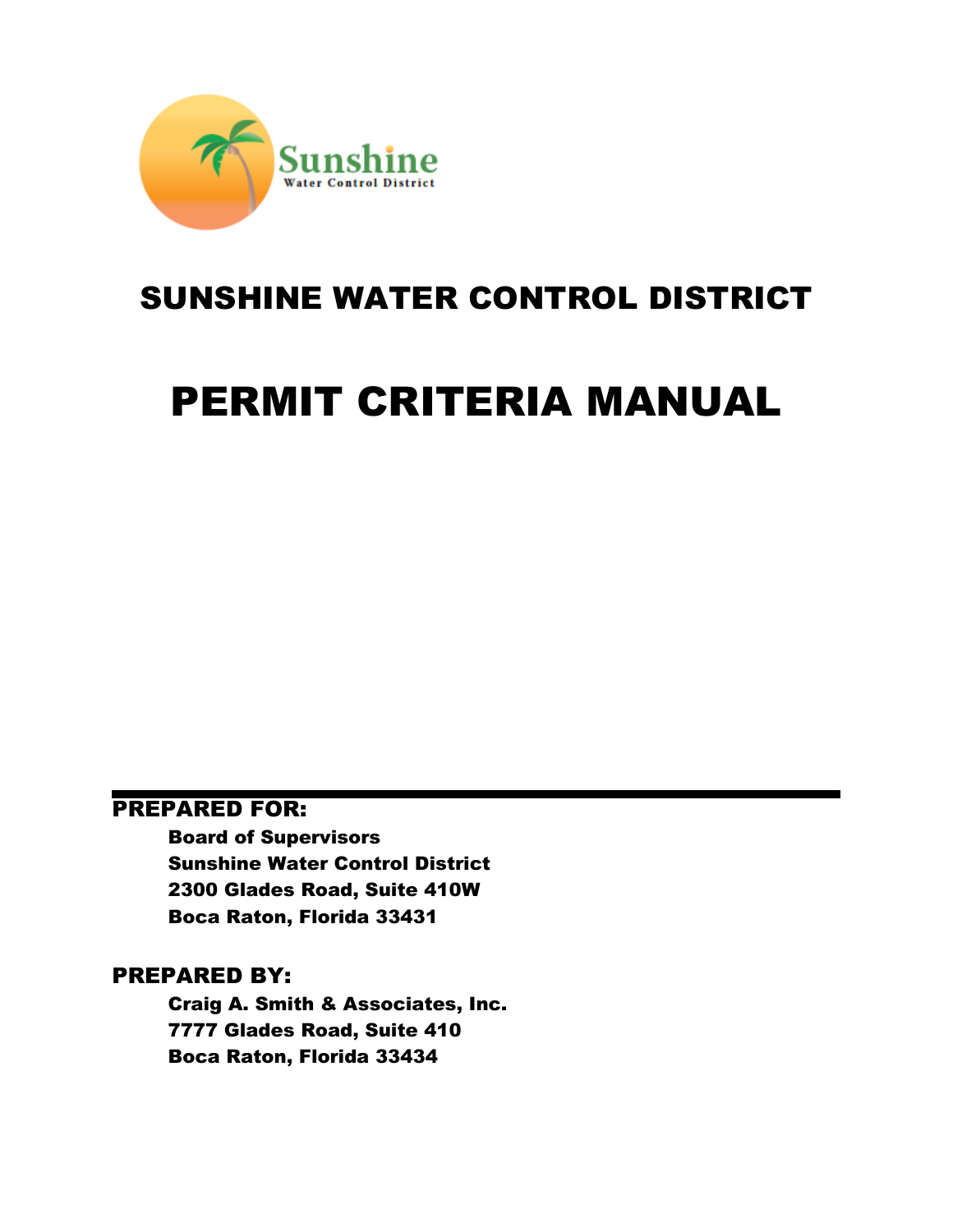# **Table of Contents**

## **Tables**

# **Exhibits**

| EXHIBIT 2 - REQUEST FOR FENCE ROW ENCROACHMENT DETERMINATION  18 |  |
|------------------------------------------------------------------|--|
|                                                                  |  |
|                                                                  |  |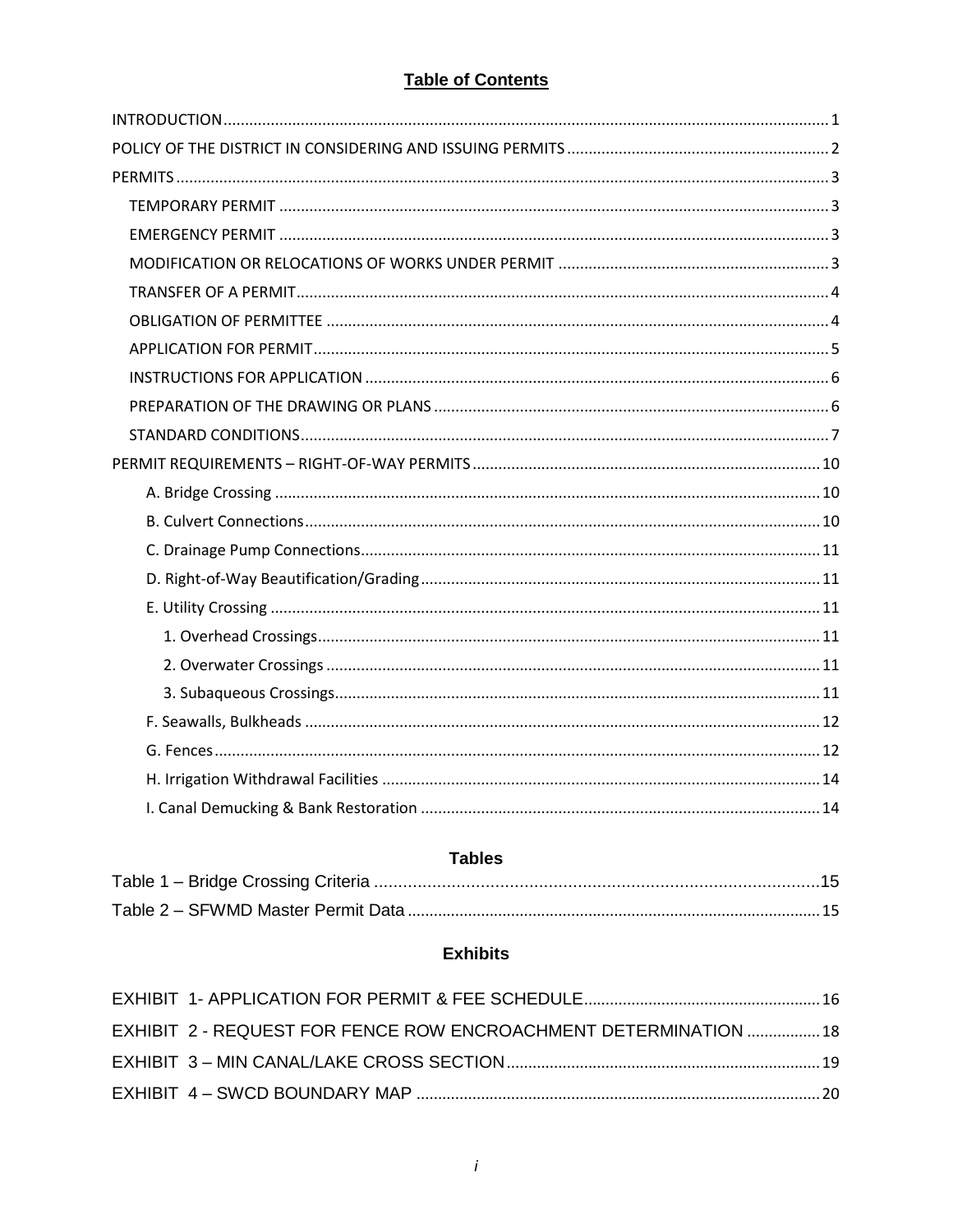UPDATE HISTORY

JUNE 1985 UPDATED AUGUST, 1986 UPDATED SEPTEMBER, 1988 UPDATED AUGUST, 1997 UPDATED FEBRUARY, 2005 UPDATED FEBRUARY, 2010 UPDATED MAY, 2014 UPDATED JUNE, 2017 UPDATED AUGUST, 2017 UPDATED SEPTEMBER, 2017 UPDATED APRIL, 2019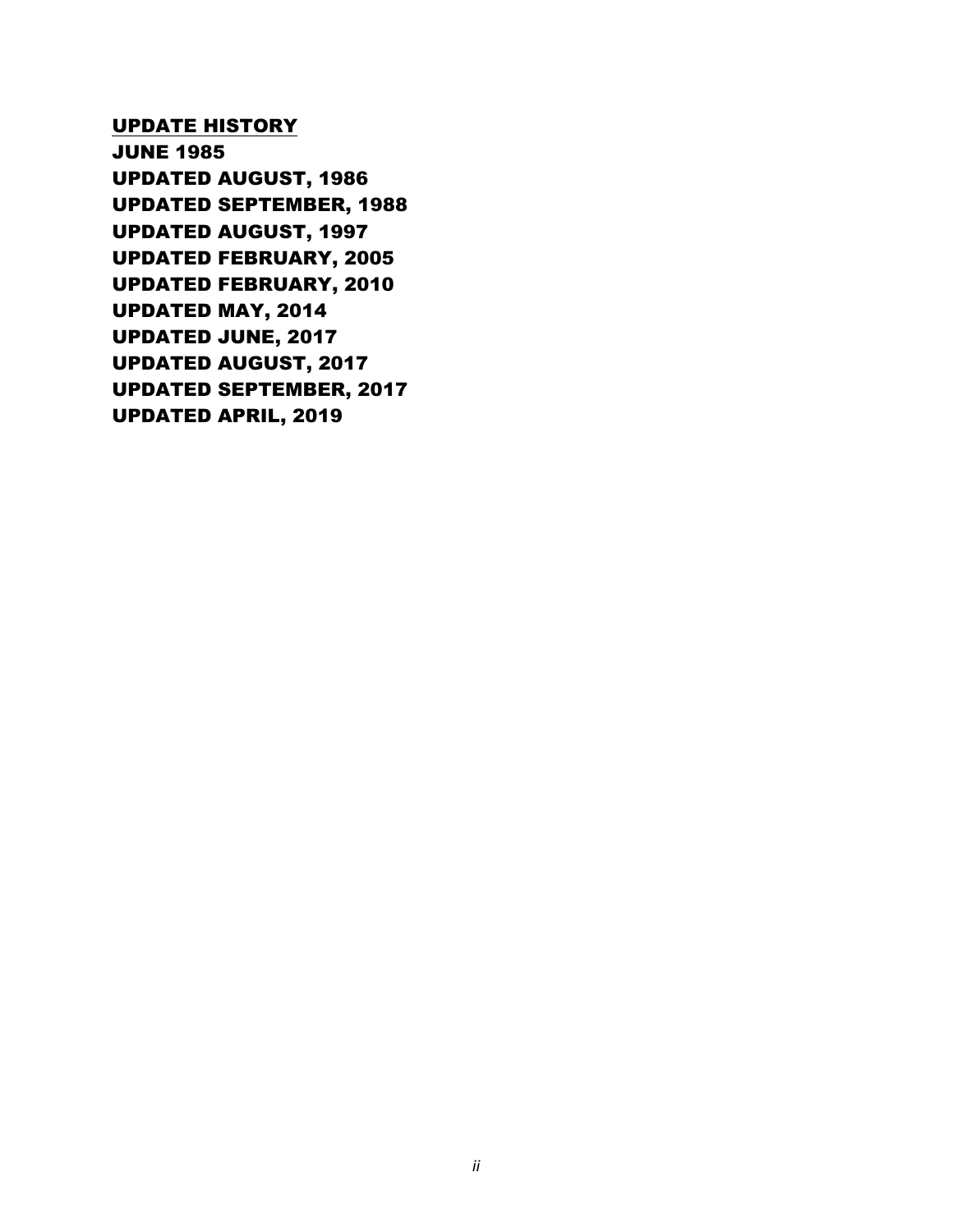#### <span id="page-3-0"></span>**INTRODUCTION**

 The purpose of this document is to set forth the information, procedure and requirements of preparing an application and obtaining permits granting permission to connect to, place structures in or across or make use of lands of the Sunshine Water Control District (hereinafter referred to as "District").

 All permit applications are reviewed by the District Engineer and must be approved by the Board of Supervisors of the District. The approval is granted in the form of a permit with applicable special conditions.

 The District may issue a Permit to authorize work within District rights-of-way or easements. See Exhibit 1 for Application for Permit.

 Issuance of a District permit does not relieve the Permittee from any obligation to obtain appropriate Federal, State, Regional and Local approvals/permits. Environmental Resource Permits (ERP) are required and are issued by the South Florida Water Management District (SFWMD) and shall be in accordance with, as a minimum, the criteria of the District Master Permit originally issued by SFWMD. The District reserves the right to review the ERP and to require the use of more stringent criteria when the permitted activity has the potential to adversely impact the District Works. A District permit does not convey any property rights or privileges other than those specified in the permit; it does not authorize any injury to private property or invasion of private rights, nor does it waive the governing requirements of any other agency or authority. It simply expresses the consent of the District as it concerns the public's interest and protection under the Drainage and Water Control Laws of Florida, set forth in Florida Statutes Chapter 298.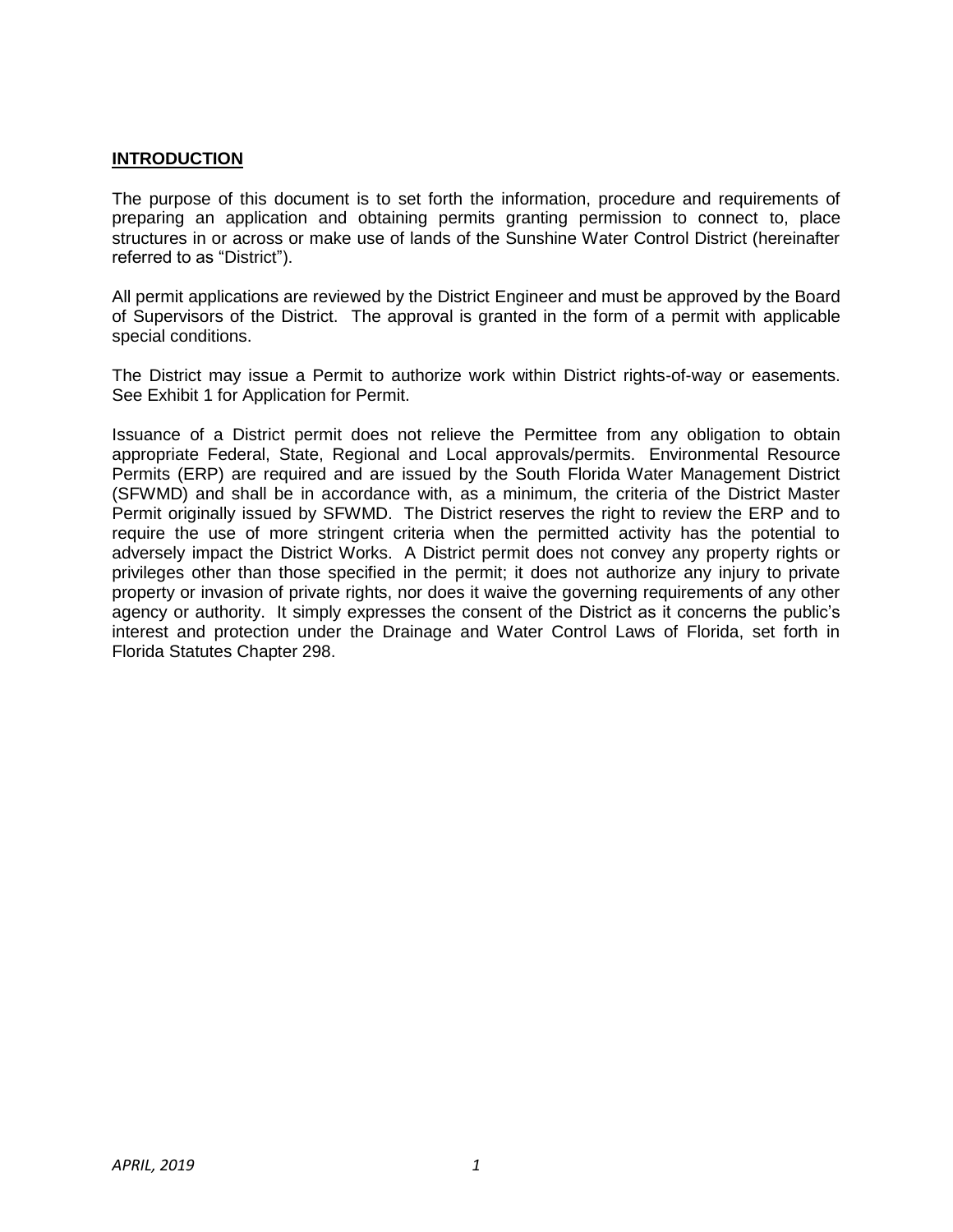#### <span id="page-4-0"></span> **POLICY OF THE DISTRICT IN CONSIDERING AND ISSUING PERMITS**

- 1. No Right-of-Way (R/W) permits will be granted for any use of the District's Works that will adversely affect such Works; or interfere with or impose hardships upon the District's operations, maintenance or construction activities; or degrade the quality of District waters.
- 2. No R/W permit will be granted for any use of the District's Works when granting such use would be inconsistent with the Water Control Plan of the District.
	- a. The District reserves the right to amend or change any of its policies, practices, procedures or regulations, and such action shall not constitute any claim for damages nor become the basis of a legal suit by any Permittee.
- 3. "Works" is defined to include (but not limited to) all District water management facilities, lakes, canals, outfall structures, pump stations, District right-of-way and canal interconnect piping.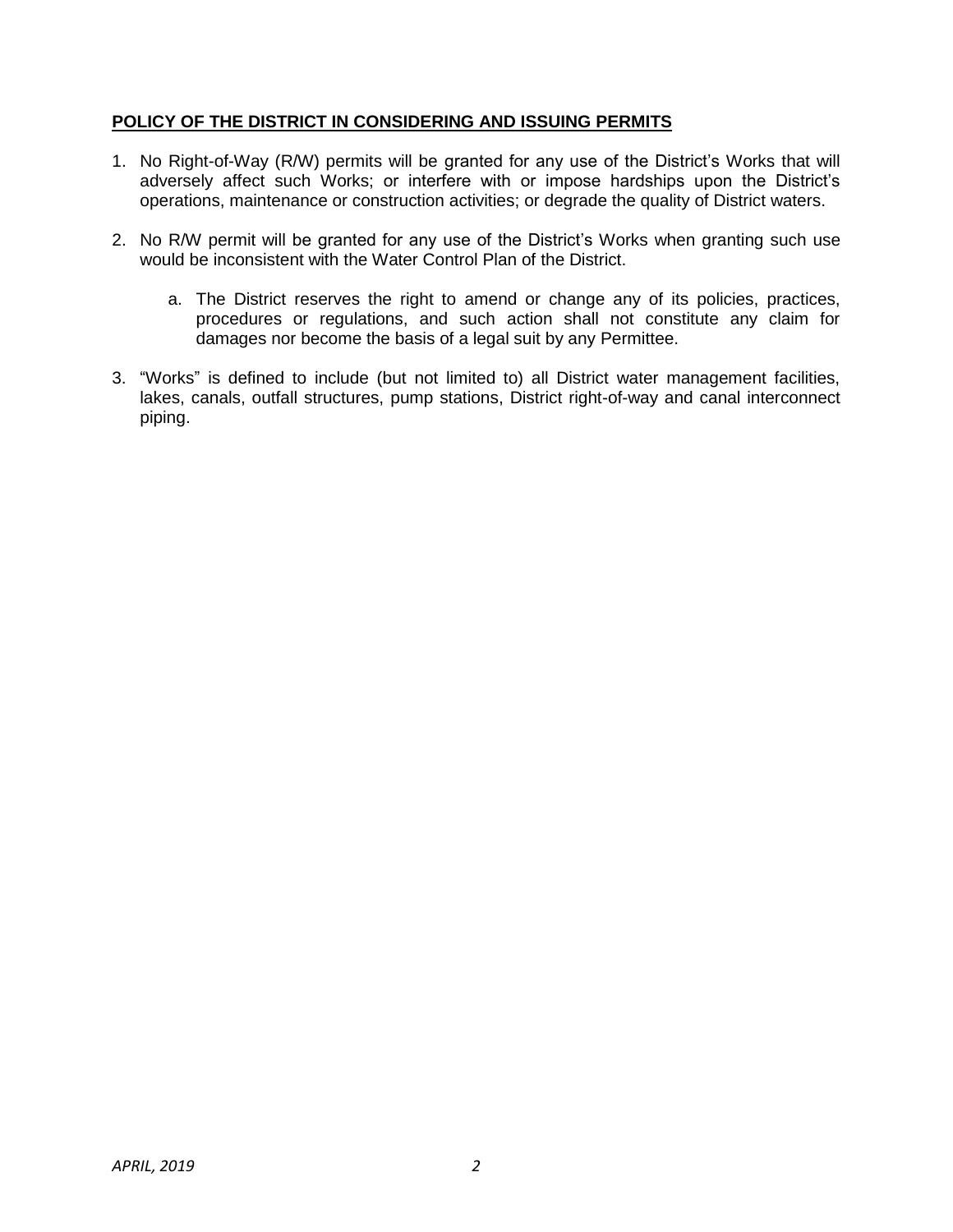#### <span id="page-5-0"></span>**PERMITS**

 A Permit, as issued by the District, is an acknowledgement and consent that the proposed, specific use of District land or Works, as requested by the Permit Applicant (the "Permittee"), is proper and conforms to the requirements and standards of the District. Permits convey no property rights nor any other rights or privileges other than those specified in the permit.

 The issuance of permits can be facilitated when contact with the District is made prior to the submission of a formal application. The design water surface elevations and other pertinent data (if available) will be furnished upon request for any desired location.

#### <span id="page-5-1"></span> **TEMPORARY PERMIT**

 Temporary permits may be issued for a limited use of District property to accomplish a specific task or as a preliminary measure in conjunction with a future permanent permit application.

 Temporary permits will be issued only upon specific approval of the Board of Supervisors of the District. Temporary permits may also be issued to access or utilize District property for a limited time duration. The terms of all temporary permits will be specifically drafted to meet the situation involved for the type of installation for which said permit is requested. Permit cancellation shall be governed by the terms of said permit.

 Temporary permits become effective upon the date of approval by the District and are valid for the period of time stated on the permit, unless cancelled sooner by the District. A temporary permit may be cancelled upon 30 days written notice to the Permittee.

#### <span id="page-5-2"></span> **EMERGENCY PERMIT**

 A letter of authorization for emergency use of the District's facilities can be obtained prior to the issuance of a permit if the Permittee demonstrates and the District concurs that delay due to normal permit procedure would cause public health or safety issues or endanger lives or property. All emergency authorizations must be ratified by the District's Board of Supervisors at the next regular meeting of the Board following the authorization, and may be subject to denial or revocation by the Board.

#### <span id="page-5-3"></span> **MODIFICATION OR RELOCATIONS OF WORKS UNDER PERMIT**

 Modifications to existing Works under permit can be made after submitting to the District a letter of request to amend the existing permit, in triplicate, accompanied by adequate drawings, also in triplicate. Approval or denial of the requested change will be granted in the form of a Letter of Acceptance. Additional permit and/or cost recovery fees may be required and will be determined at initial District review.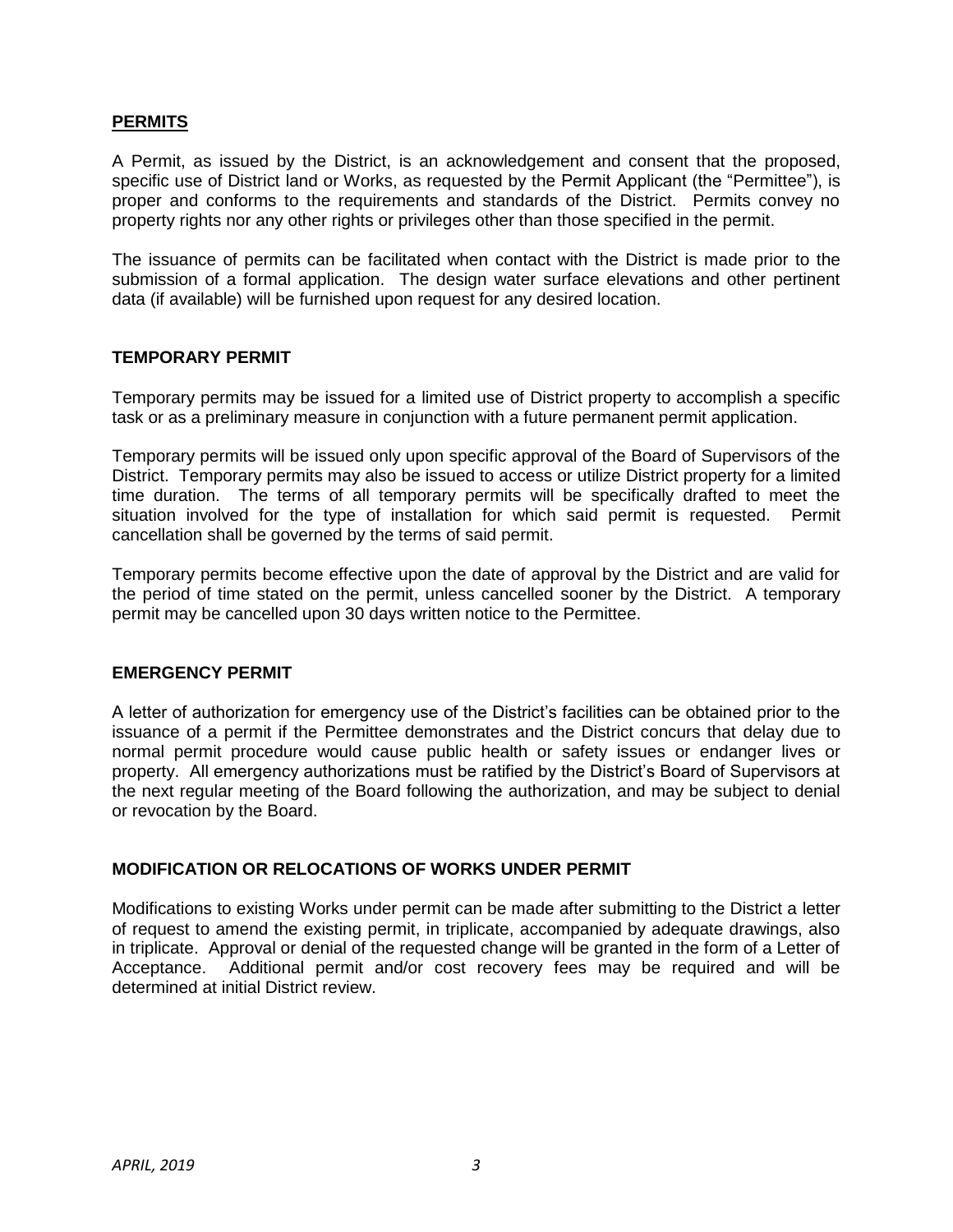#### <span id="page-6-0"></span> **TRANSFER OF A PERMIT**

 By separate agreement, the holder of a District permit, may allow a third party the use of the permitted facility, but such agreement should be made known to the District. A valid permit, upon request, can be transferred from one owner to a new owner, but the request for transfer must be made in letter form by the new owner with the consent of the previous owner shown therein. Permits are not assignable without the specific prior consent of the District.

#### <span id="page-6-1"></span>**OBLIGATION OF PERMITTEE**

- $1<sub>1</sub>$ To abide by the terms and conditions of the permit.
- 2. To maintain any Works or structures, title to which remain with the Permittee, in a good and safe condition.
- 3. To indemnify and hold harmless the District, District Manager, District employees, District Consultants and its successors from any and all losses, damages, claims, or liabilities which may arise by reason of the construction, operation, maintenance or use of the work or structure involved in the permit.
- 4. To allow inspection at any time by the District of any Works or structure established upon permit.
- 5. To prevent the discharge of debris and/or growth of aquatic weeds such as hyacinths and naiad from entering into any District Works via a permitted facility.
- 6. To maintain the water quality of all waters discharging into District Works by following all state and local required and recommended Best Management Practices (BMP's).
- 7. To conform with any alterations of or amendments to this manual that may be deemed necessary by the District.
- 8. To make any immediate changes or repairs as requested by District personnel to ensure the safe operation of the District's waterways during storm events.
- 9. Upon completion of the construction specified in a Permit, the District requires three (3) sets of "as-built" plans and electronic media when requested for the referenced project embossed with the following statement, signed and sealed by an engineer registered in Florida:
- **"I, \_\_\_\_\_\_\_\_\_\_\_\_\_\_\_\_, a Florida-Registered Engineer, whose License Number is \_\_\_\_\_\_\_\_\_\_\_\_, certify that I have reviewed the As-built plans which accompany this certification and that the As-built plans are in conformance with the plans which had been originally submitted to the District for approval for which the PERMIT was issued.**

 **The changes or modifications to the plans as originally approved are as follows: \_\_\_\_\_\_\_\_\_\_\_\_\_\_\_\_\_\_\_\_\_\_\_\_\_\_\_\_\_\_ (If no changes or modifications, state NONE)."**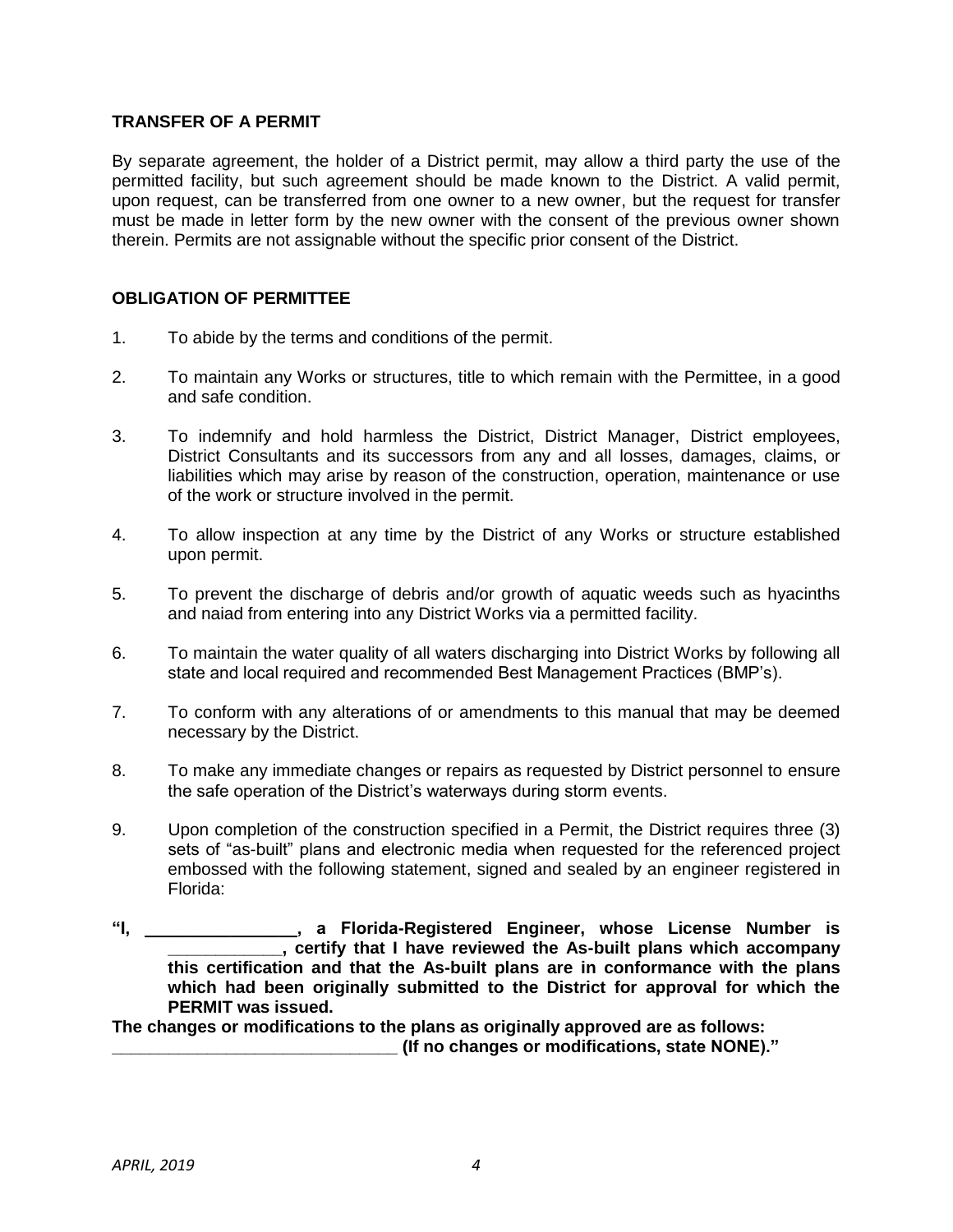#### **CRITERIA APPLICABLE FOR ALL PERMITS**

 In the event that the requirements or interests of the District indicate that the removal or alteration of any structure or Works installed by a Permittee is necessary, 60 days written notice will be given. Should the Permittee fail or refuse to alter, repair or remove the structure or work when so notified, the District may alter, repair or remove the structure or work and the costs incident thereto will be charged to the Permittee. Notification by the District does not necessarily constitute a cancellation of the permit but simply advises the Permittee of the required alterations to or relocation of Works or structures under District permit.

 The 60-day notice of removal or alteration of structures or Works which the District may give a Permittee, are further subject to immediate cancellation, removal or alteration by the District in emergency situations where the continued exercise of a permit might endanger lives or property. In such emergency situations, the District will notify Permittees (if possible) of the action required. Failure of Permittees to carry out such emergency action will be considered cause for immediate cancellation of permit, or removal or alterations to structures or Works for which the permit was issued.

 Environmental Resource Permits (ERP's) issued by SFWMD are required to be obtained by a Permittee for projects within the District, The District reserves the right to review and provide comments on all plans and calculations pertaining to the water management components of each project for compliance with regulations and to evaluate impact to the Works of the District.

#### <span id="page-7-0"></span>**APPLICATION FOR PERMIT**

 Requests for Permit Application forms (See Exhibit 1) can be made in person, online at [www.sunshinewcd.net,](www.sunshinewcd.net) by email [\(info@sunshinewcd.net\)](mailto:info@sunshinewcd.net), by letter, or by telephone directly to:

#### **SUNSHINE WATER CONTROL DISTRICT**

 **WRATHELL, HUNT & ASSOCIATES, LLC 2300 GLADES ROAD, SUITE 410W BOCA RATON, FL 33431 (561) 571-0010** 

Please include the following:

INITIAL SUBMITTAL

 One (1) hardcopy set of Plans and one (1) electronic set of plans are required, including survey, calculations, geotechnical engineering reports, studies and any other supporting documentation.

 Permit application fees shall be in accordance with the current District fee schedule for projects requiring District approval. In addition, the cost of outside consulting services (including but not limited to engineering services, accounting services and legal services) at the rates charged by such consultants and any other costs and expenses incurred by the District in order to review applications shall be paid by the Permittee in the form of a cost recovery fee. Additional cost recovery fees may be required for District services during construction, as necessary, depending on the nature of each project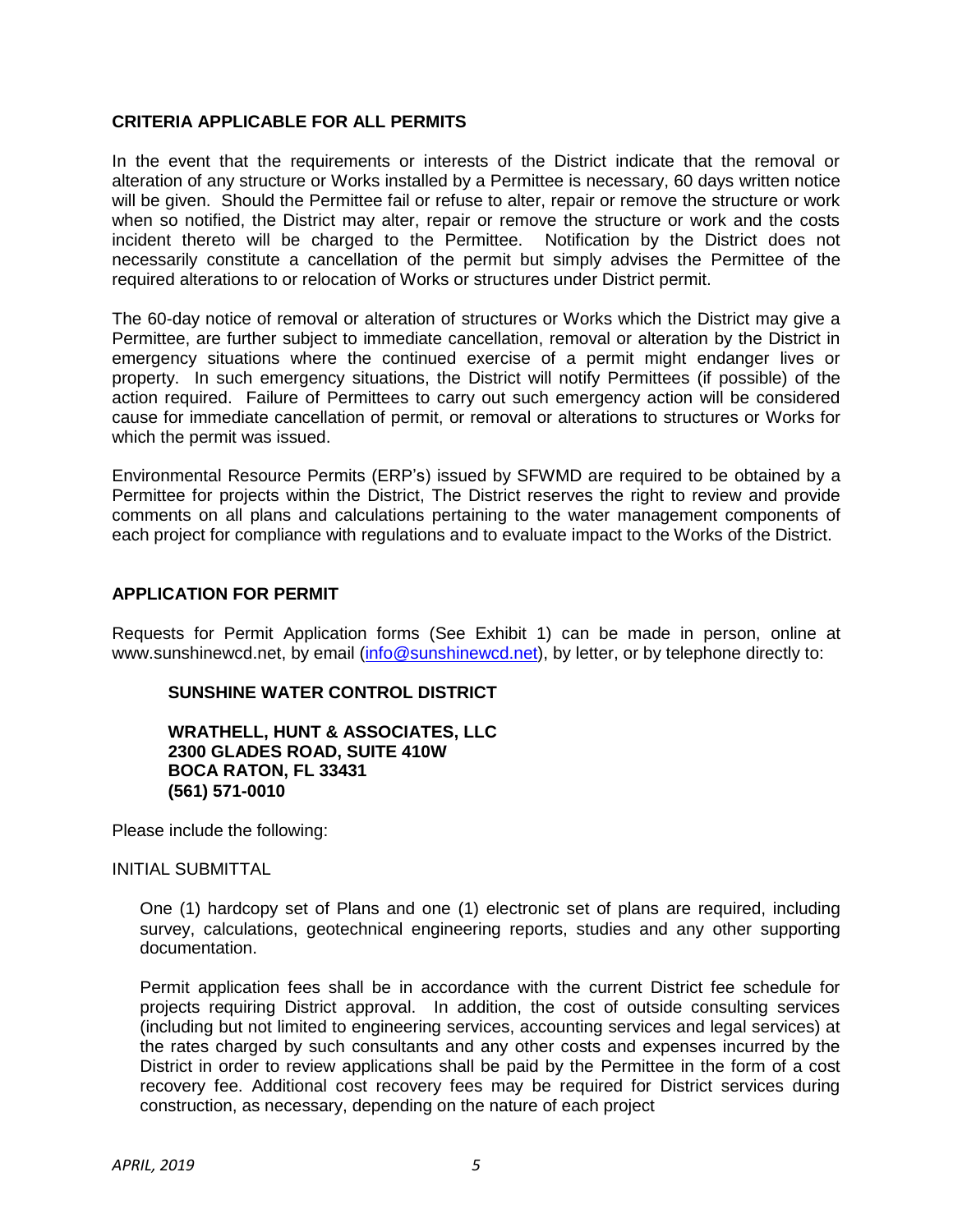FINAL SUBMITTAL

 Three (3) hardcopy sets of plans and one (1) electronic set of plans are required, including all other supporting documents

 All plans and calculations shall be signed and sealed by a Florida licensed Professional Engineer.

#### <span id="page-8-0"></span>**INSTRUCTIONS FOR APPLICATION**

Instructions for preparing an application are as follows:

Item (1) – Simply state what use is intended, i.e., bridge crossing, culvert connection, beautification of right-of-way, surface water management system construction, etc.

Item (2) – Self-explanatory (information can be obtained from your deed or tax notice).

Item (3) – Refers to work involved (i.e., District Canal name).

Item  $(4)$  – The person or entity responsible for maintenance of facilities after construction is completed.

Item (5) – The applicant may be an agent of the owner (i.e., contractor or engineer) to which correspondence will be directed during the application process. A letter of authorization from the owner may be required by the District.

Item (6) – Of minor importance when not affecting water control. If a bridge is to provide access to owner's property – so state. This information must be completed for culvert and/or pump installations giving capacities as well as acreage being drained or irrigated.

#### <span id="page-8-1"></span> **PREPARATION OF THE DRAWING OR PLANS**

 Drawings shall be to scale and properly dimensioned. To be acceptable, a drawing or sketch will show a location plan, a plan view and profile view. Drawings for a drainage outfall connection should consist of complete paving and drainage plans that depict use of District Works.

 The location plan should locate the installation or construction by referencing it to a section line, a road, or some obvious and permanent landmark.

 For activities within the District rights-of-way or easements, the plan and cross-section or elevation should clearly portray the construction in its relationship to the channel and/or right-of- way. Certain elevations must be designated to facilitate processing of the application. These are: canal bottom elevation, water surface elevation and ground elevation expressed in North Geodetic Vertical Datum (NGVD) or other identified vertical datum such as American Vertical Datum (NAVD). The elevation of the low member of a bridge span must be shown. For overhead wire crossings and in the case of water or gas lines, low member elevation must be indicated on the drawings.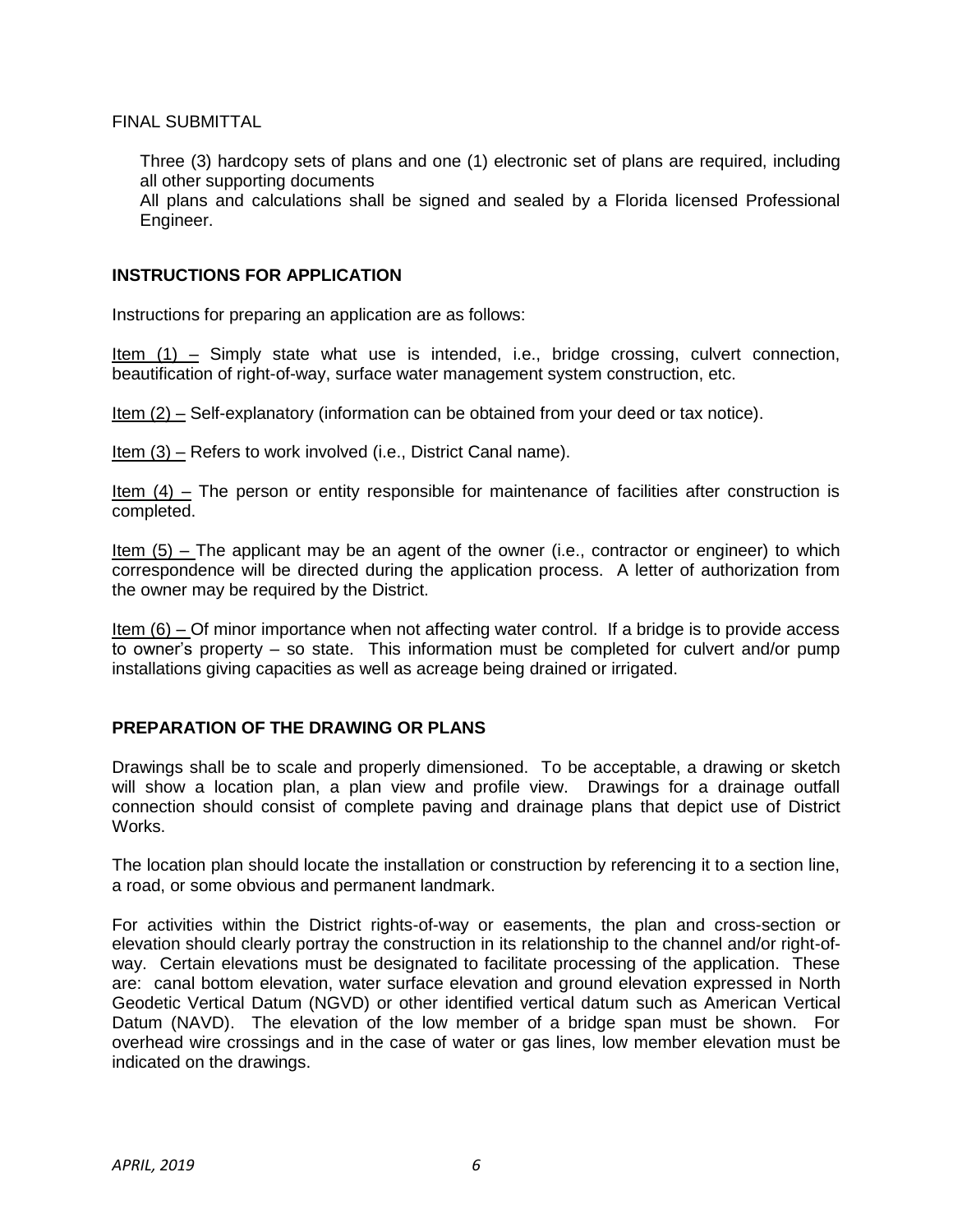#### <span id="page-9-0"></span> **STANDARD CONDITIONS**

(All permits issued will contain the following standard conditions.)

- $1<sub>1</sub>$  Permittee acknowledges that the District title to the right-of-way which is the subject matter of this Permit is superior in right, title or dignity to the permit granted to the Permittee, and the Permittee's successors and assigns shall attorn their interest under this Permit to the district's title to this right-of-way. This Permit is subject to the right of condemnation of the right-of-way held by the District by any other authorized governmental agency; is further subject to the right of reversion held by the grantors of the right-of-way; and is subject to the continued existence of the District. If this Permit involves the use of a right-of-way which is owned by the District, then, the
- 2. This Permit is not an exclusive permit and no leasehold or exclusive right is granted to the Permittee hereunder. To the extent that the permitted activity touches or affects a District's right-of-way, then the Permittee acknowledges that this Permit may be subject to the rights of other Permittee's to utilize the right-of-way. It is the obligation of the Permittee to conduct any and all surveys, title examinations, examinations of public records, to ascertain the whereabouts of any other improvements located in the right-of-way before commencing any construction in the right-of-way.
- 3. Should Permittee violate the terms of this Permit it may be revoked at the option of the District without notice or waiting period.
- 4. Should this Permit involve the use of a District right-of-way, it is limited solely to the area depicted in the permit documents and does not extend to any other landowner used by the District.
- 5. Except as specifically permitted herein by the permit documents, no other improvements not included in the permit shall be constructed.
- 6. adjacent property owners' improvements, or damage or endanger the Works of the District, or the Permittee discharges any hazardous materials or otherwise impedes or degrades the physical condition and functioning of the water control operations of the District, the District may, at its option, revoke this Permit. 6. In the event the improvements authorized by this Permit are defectively constructed or are improperly maintained or negligently operated so as to endanger or damage
- $7<sub>1</sub>$  the necessary costs of cleaning up any pollutants, hazardous materials or other materials which may impede or degrade the District's waterways, to determine the necessary repairs to any Works of the District, or to correct the operating procedures of the Permittee in order to restore the District's Works. The Permittee shall be responsible to pay for any cleanup costs or repairs, together with any engineering or other consultant's costs, or any legal or other costs incurred by the District. Should the Permittee decline to perform any required cleanup work or repairs or enact new operating procedures, the District may have said cleanup work accomplished, or said repairs made at the cost of the Permittee. Upon the completion of said cleanup or repairs, the District shall provide the Permittee with a notice detailing the cost incurred by the District, including any and all necessary engineering, consultant or legal costs in connection therewith to that date. The Permittee shall have thirty days from the date of the notice to reimburse the District. In the event that the Permittee does not reimburse The District shall have the right to employ engineers or other consultant's to determine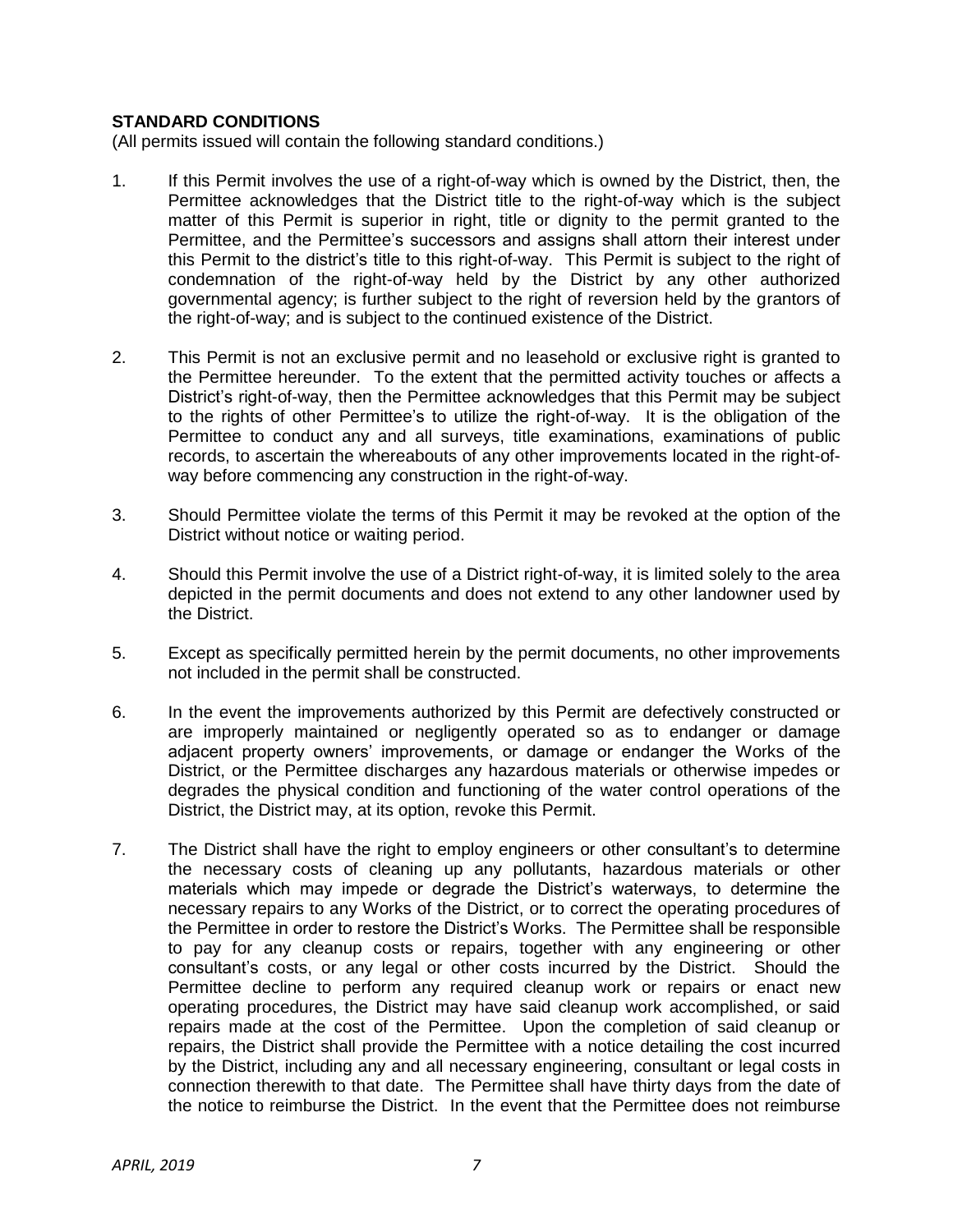the District within said thirty day period, the District shall have the right to assess the permittee to recover all of said costs incurred by it, including any engineering and consultant costs, or any attorney's fees or legal costs incurred.

- 8. This Permit may be revoked in the event that the Permittee does not submit to the District a Construction Completion/Construction Certificate on forms approved by the District, executed by its engineer supervising the construction called for by this Permit within **180 days** from date hereof certifying that the work and construction contemplated by this Permit has been completed according to the attached specifications and the requirements and minimum standard of construction referred to above, together with an "AS-BUILT" plan, signed by the Permittee's engineer or architect. The Board of Supervisors may extend the time for completion of said construction and the delivery of the aforementioned certificate.
- 9. In the event the improvement being constructed pursuant to this Permit is an improvement of a type which will be dedicated to the public, such as a bridge, roadway over a culvert, or other type of improvement dedicated to the public, the District shall have the right to require the Permittee upon completion of said improvement and dedication of the same to the public to assign this Permit to the governmental body having jurisdiction over the improvement dedicated. It will also be the responsibility of the Permittee to secure the acceptance of said assignment by the appropriate governmental body indicating their agreement to accept the assignment of this Permit and to further agree to abide by the rules and regulations of the District, the conditions of this Permit and to maintain the structure, or structures, so assigned to said governmental body of no cost to the District.
- 10. Permittee will not do or permit any act or thing to be done which will subject the District, its employees, its supervisors, engineers or consultants to any liability or responsibility for injury or damage to persons or property or subject the District to responsibility for a violation of laws. Permittee will exercise control over its construction or the area of its permit so as to fully protect the District, its employees, its supervisors, engineers and consultants from such liability. Permittee will defend, indemnify and save the District, its employees, and supervisors, engineers and consultants harmless against any and all costs, charges, expenses, including without limitation, court costs, deposition fees, investigative fees, expert fees and attorney's fees, which the District, its employees and its supervisors, engineers and consultants may incur as a result of any claims, lawsuits, out of the Permittee's use of this Permit whether at trial or upon appeal. This obligation to indemnify and hold harmless shall exist whether the acts complained of were caused by Permittee, its agents, servants, employees, independent contractors or other third parties. Additionally, Permittee shall permit no liens to be filed against any District real property or right-of-way, and shall at its own cost and expense, bond off the same and indemnify and hold the District harmless from any and all liability, suits, obligations, damages claims, costs, charges and expenses, including without limitation, court costs, investigative fees, deposition fees, engineer's fees, architect's fees, attorney's fees incurred by the District in defending such a claim, whether the same be before trial, at trial or at an appellate level. liabilities, suits, obligations, fines, damages, judgments, assessments, penalties, claims, administrative proceedings, governmental prosecution or legislative claim's bills arising
- 11. Should this Permit involve a right-of-way of the District, Permittee accepts the right-of-way that is the subject of this Permit, to the extent this involves use of a right-of-way, in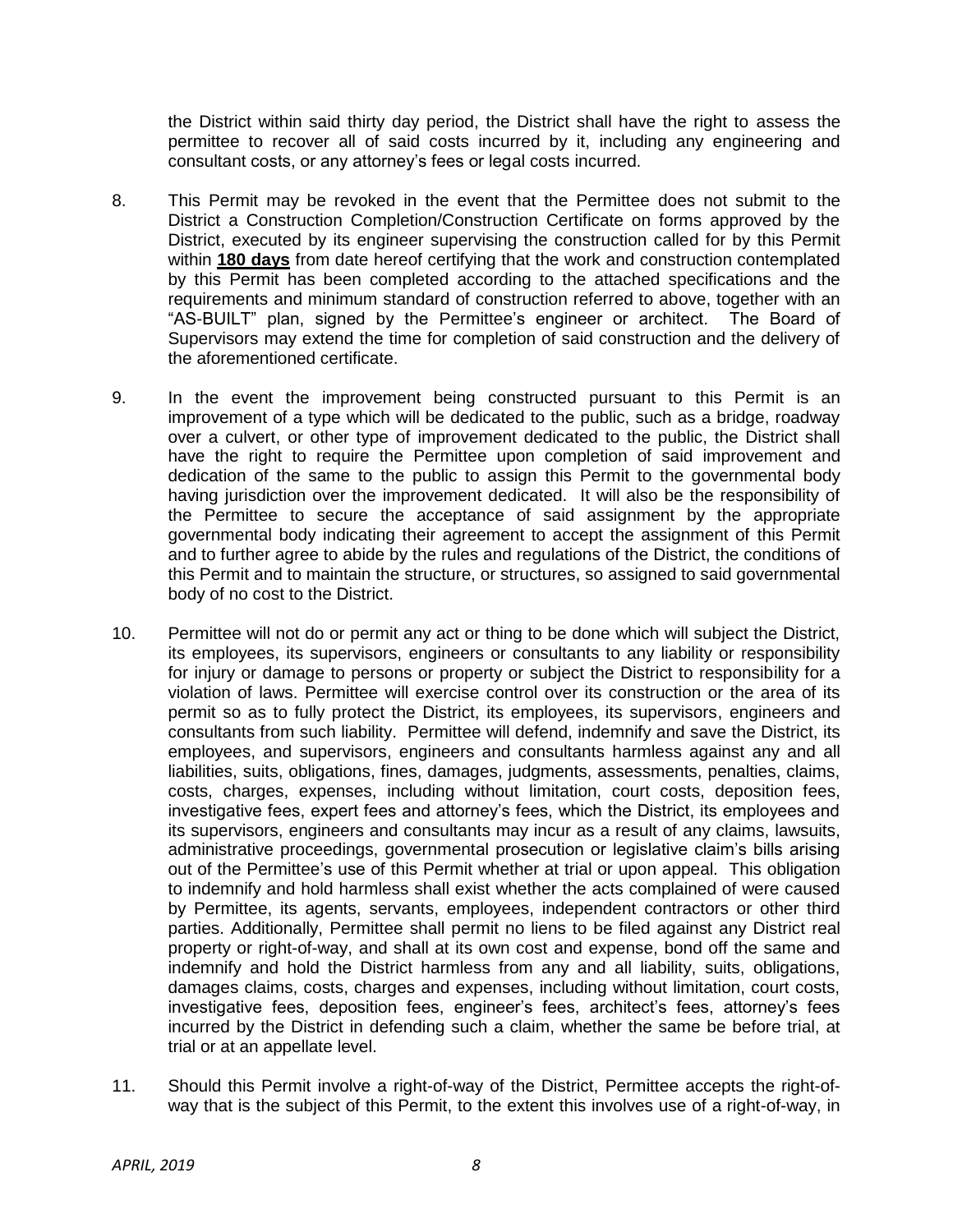an "as-is" "where-is" condition, and acknowledges that no representations, statements, warranties, or affirmations concerning these lands or their suitability have been given by the District to Permittee and that Permittee has made its own independent analysis of the suitability of accepting this Permit and utilizing any right-of-way that is the subject matter of this Permit.

- 12. Notwithstanding the requirement for indemnification as contained herein, nothing shall enlarge the governmental immunity granted unto the District by the laws of the State of Florida. Notwithstanding the District's governmental immunity, the indemnity provisions contained in this Agreement shall also provide for, under the same terms, indemnity in the event of any claims or proceeding in front of the Legislature of the State of Florida, and Permittee shall be obligated in accordance with its indemnity agreement to indemnify and hold harmless the District for any claim's bill proceeding brought in the State of Florida and for any claim's bill imposed against the District in such a proceeding.
- 13. This Permit shall be governed in accordance with the laws of the State of Florida and venue shall be in Broward County.
- 14. This Permit shall not be recorded in the Public Records of Broward County, Florida. In the event that it is recorded in the Public Records of Broward County, Florida by Permittee, then Permittee shall pay all costs and fees incurred in removing the permit from the Public Records of Broward County, Florida, and shall agree to execute any and all documents necessary to remove the same. If anybody not party to this Permit, records this Permit in the Public Records, the Permittee shall execute the documents necessary to remove the permit from the Public Records.
- 15. This Permit shall not convey to Permittee any property rights nor any rights or privileges, nor relieve the Permittee from complying with any state, federal or other applicable law, regulation or requirement. All structures and works installed by Permittee hereunder shall remain the property of the Permittee unless otherwise provided immediately below.
- $16<sub>1</sub>$  or right-of-way affected by this Permit, for any lawful District purpose, including but not limited to maintenance of any lake, canal or other Works of the District, any removal, demolition or reconstruction of the proposed work or structure permitted hereunder shall be at the sole expense of the owner or the owner's successors or assigns. In the event the District wishes to obtain the ingress or egress to its property, easement
- 17. Permittee agrees that during the course of construction of the permitted activity, no debris will be placed into the waterways of the District.

 For this purpose Permittee has submitted a check for a Trash Bond in the amount of Two Thousand Five Hundred Dollars ([\\$2,500.00\)](https://2,500.00) which Permittee agrees to forfeit if occurred to the District Works. Said determination to be at the sole discretion of the District and is acknowledged by Permittee to represent both actual and punitive damages for violating the provisions of this Permit and, further, the provisions of Chapter 298, Florida Statues. If the \$[2,500.00](https://2,500.00) has been forfeited due to debris or damage and, if construction of the facilities called for in this Permit has not been completed within 180 days, an additional Two Thousand Five Hundred Dollars ([\\$2,500.00](https://2,500.00)) will be submitted by Permittee to cover possible future occurrences of discharging debris into the District's debris is found to have been placed into the District's waterways or damage has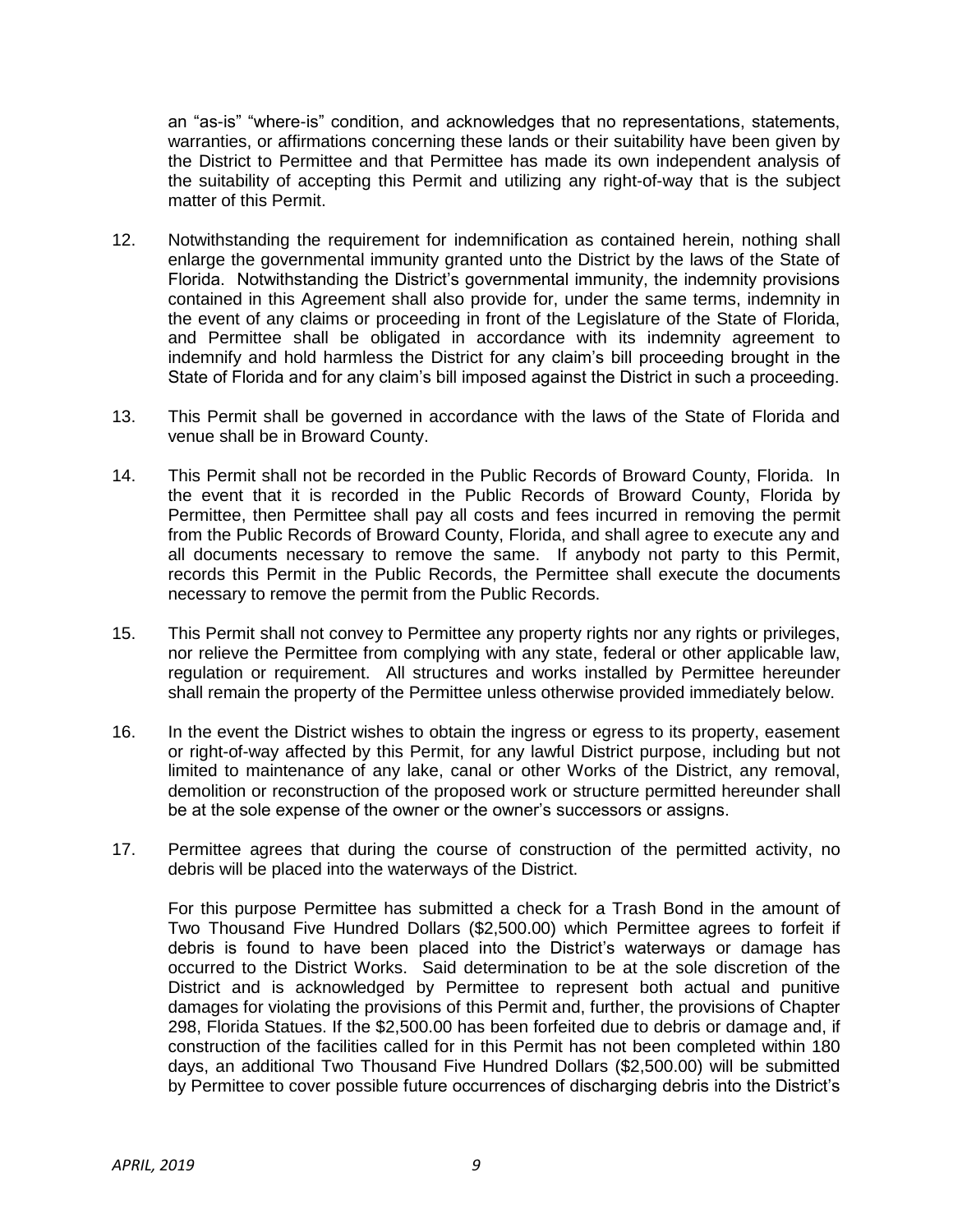waterways. Upon final completion of the project and acceptance by the District, the unused portion of the Trash Bond will be returned to the Permittee.

 $18.$  conditions of the Permit, or the District's Policies and Procedures. If the Permittee fails to take any action required by the terms and conditions of the permit, after due notice to the Permittee, the District may take the required action and assess the Permittee for the full cost of such action. District permits are revocable for Permittee's failure to comply with the terms and

#### <span id="page-12-0"></span> **PERMIT REQUIREMENTS – RIGHT-OF-WAY PERMITS**

#### <span id="page-12-1"></span> **A. Bridge Crossing**

 minimum of 6 ft. above the Basin Control Elevation or 1 ft. above the 100 Yr-3 Day storm elevation (see Table 1), whichever is greater . Bridges constructed over District Works require crossings to have a low member elevation a

 Bents and bridge piers are required to be located so that they will not interfere with the normal flow of water or create adverse flow conditions. Pilings shall be placed parallel to the major axis of the canal and protected in order that future maintenance of the canal section can be accomplished. The piling system shall be designed with the assumption that the future channel bottom will be at elevation (-) 4.0 NGVD and that the channel width will be maximized within the District Right-Of-Way or Easement. Details may vary and will be site specific depending on canal right-of-way, soil conditions and other factors.

#### <span id="page-12-2"></span> **B. Culvert Connections**

 The connection of pumps or channels to District canals or levees is usually accomplished by means of culverts.

 Culvert size, diameter and type vary with the requirements for each connection. However, in every instance a maintenance road or berm of not less than 15-feet top width must be provided with a side slope no steeper than 10:1(H;V) to be followed with a lake/canal bank having a slope no steeper than 4:1 (H:V). The diameter of the culvert must be such that the purpose of the installation will be adequately and properly served under maximum conditions. The culvert crown shall be 2-feet below basin control elevation (See Table 2) wherever possible, but in all cases no less than 1-foot minimum.

 Installation made through or under District levees shall be of approved design and installations made under major levees shall have slope protection at each end.

 Any installation above water shall include necessary erosion control measures such as slope walls. Four-inch slope paving is the preferred method of erosion protection. Slope paving will be required in all cases where the installation is in a sandy soil condition. Should any connections prove inadequate to serve the needs of the installation with resulting washout or shoaling, said damages to the District work will be repaired promptly by the Permittee at no cost to the District.

 All trenches within the District right-of-way shall be backfilled and compacted to a density of 100% as determined by AASHTO T-99.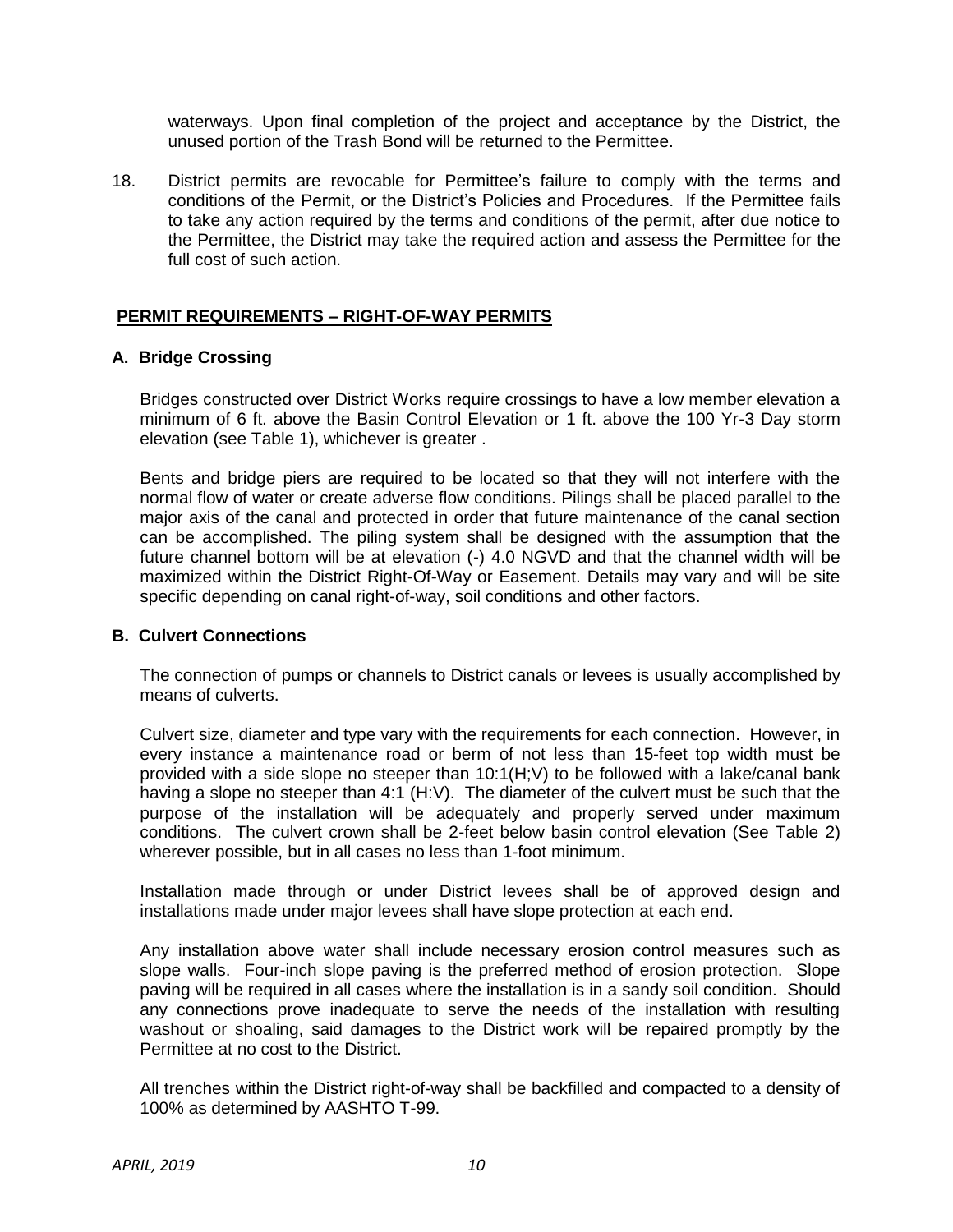Silt screens or turbidity curtains shall be installed upstream and downstream of the proposed construction. Screens or curtains shall remain in place at all times until construction is complete.

Open channel connections to District canals are prohibited.

#### <span id="page-13-0"></span> **C. Drainage Pump Connections**

 Since no permanent pumping stations are allowed on District rights-of-way, a culvert connection is the usual means by which a pump connection is made. The standards applicable to culvert connections are the criteria used in such installations.

The settling basin or forebay also should be located clear of District rights-of-way.

 Under no circumstances will the discharging of aquatic weeds (such as hyacinths or naiads) or any debris be permitted. Every installation must incorporate adequate erosion and anti-shoaling measures in the design and construction.

#### <span id="page-13-1"></span> **D. Right-of-Way Beautification/Grading**

 Any landscaping or other improvements made within the District's right-of-way are made at the risk and peril of the Permittee and are subject to prompt removal by Permittee at its expense upon notification by the District. Upon failure of the Permittee to remove such improvements, when so requested, the District may remove or otherwise destroy the same without liability or responsibility, and the Permittee will be charged or assessed for the cost of such work.

#### <span id="page-13-2"></span> **E. Utility Crossing**

#### <span id="page-13-3"></span> **1. Overhead Crossings**

 Overhead power and telephone line crossings must have a minimum vertical clearance of forty (40) feet between low wire elevation and elevation of the berm or natural ground, whichever is greater.

 When such installations cross District levees, a minimum clearance of 25 feet between low wire elevation and top of the levee will be required.

#### <span id="page-13-4"></span>**2. Overwater Crossings**

 When such construction is supported on pilings, the required clearance (both horizontal and vertical) for bridge crossings are in effect. (See Section A)

 Should installation be made adjacent to an existing bridge, any new piling will be aligned with the bridge piling, so that a minimum of obstruction to the flow of water by accumulation of debris is assured.

#### <span id="page-13-5"></span>**3. Subaqueous Crossings**

 Subaqueous crossings of any nature such as, cables, water or fuel (gas) lines, etc., shall be laid to a pre-determined depth and cross-section that will provide for ten (10) foot cover below the design bottom elevation. This depth and section will be furnished by the District if available.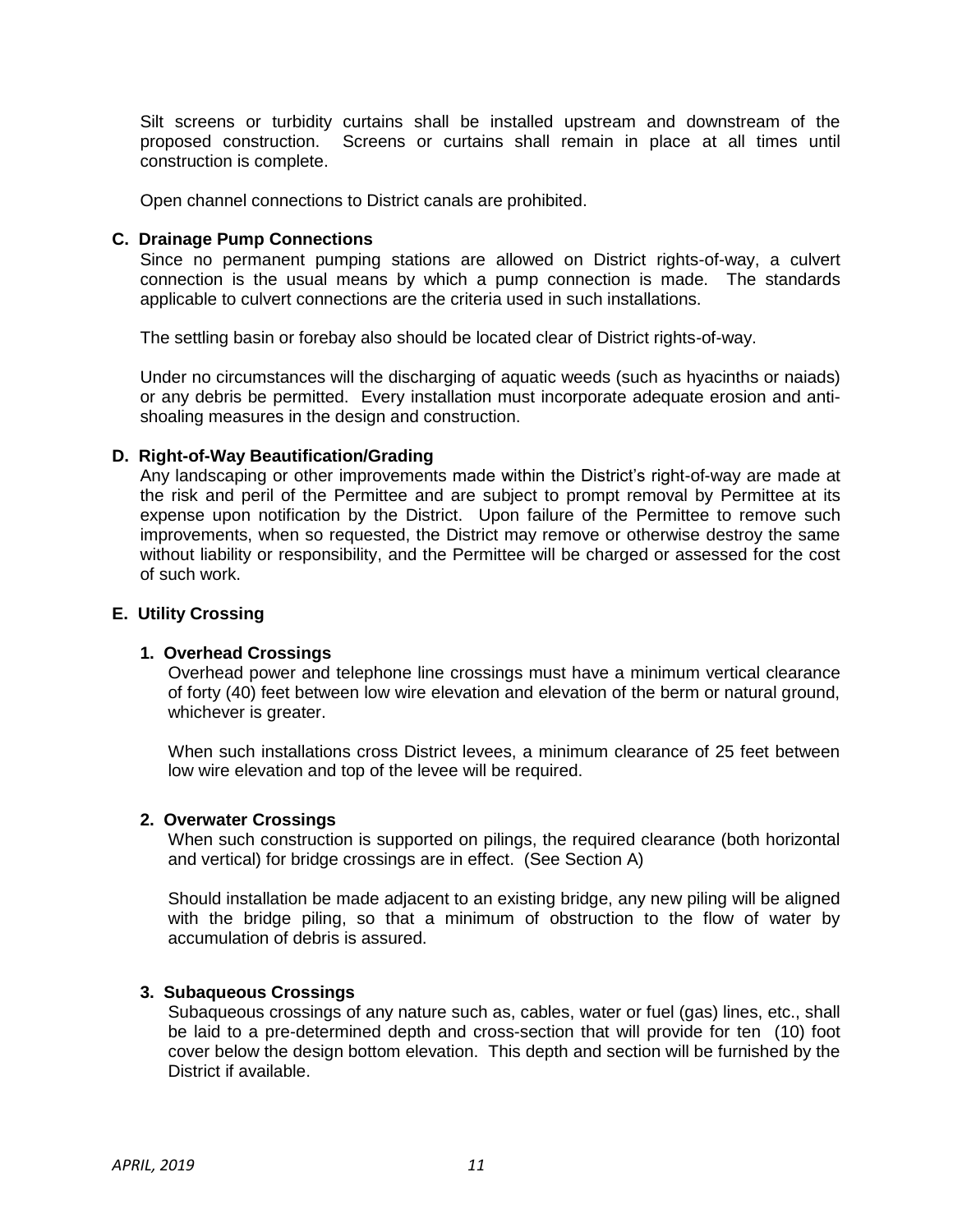#### <span id="page-14-0"></span> **F. Seawalls, Bulkheads**

 Construction of seawalls or bulkheads, not detrimental to the water control program, may be authorized under permit. Each application will be judged on its merits and must meet the requirements of the specific location.

 The Permittee should contact the District prior to permit application for the local requirements in the area. SFWMD Environmental Resource Permit Information Manual should be consulted in order that the drawings submitted with the application will show all pertinent data required for processing.

#### <span id="page-14-1"></span> **G. Fences**

 Fencing on District rights-of-way that would prohibit continuous access is not allowed; except under certain conditions fencing along the right-of-way and parallel to it may be permitted consistent with the policy and procedures set forth below. The District should be contacted prior to the planning of any fencing adjacent to its rights-of-way.

#### **Right-of-Way Fence Encroachment Policy and Procedures**

 On July 17, 2013, the Coral Springs City Commission passed Ordinance No. 2013- 108, Amending Section 250128 of the Land Development Code entitled "Fences, Walls and Hedges", to allow for fences to be placed in a Special District right-of-way with District permission and under certain conditions. Permittee shall file the form – Request for Fence Right-of-Way Encroachment Determination in Exhibit 2, along with all supporting documentation. The District's Board of Supervisors recognizes that, under certain conditions, it may be in the public interest to consider fence installation applications within District right-of-ways under the following conditions:

 1) The subject right-of-way space is wide enough to conduct District operation and maintenance functions along with adequate space to erect a proposed fence. A fence application on District property will only be considered where the aggregate usable right-of-way is thirty-five (35) feet or greater from the top of canal bank to the Permittee/owner property line. The maximum space then allotted for an approved fence encroachment in the District right-of-way will be limited to ten (10) feet from the landowner's property line.

 reshaping of the canal and there is less than thirty-five (35) feet from the right-of- way to the top of bank, the District will notify the owner that they must permanently remove the fence to achieve the minimum required distance. If future improvements to the District canal system requires widening or

- 2) The landowner is required to initially submit a Request for Fence Encroachment Determination form ([www.sunshinewcd.net\)](www.sunshinewcd.net) from Sunshine to confirm if the canal right-of-way is both wide enough and free of obstructions to allow for a proposed fence encroachment. The request for determination should be submitted to the SWCD District Manager. (See Exhibit 2)
- 3) Upon review of the Request for Fence Encroachment Determination, a written response will be provided to the landowner with one of following findings:
	- a. The canal right-of-way is not wide enough to allow a proposed fence encroachment and the request is denied.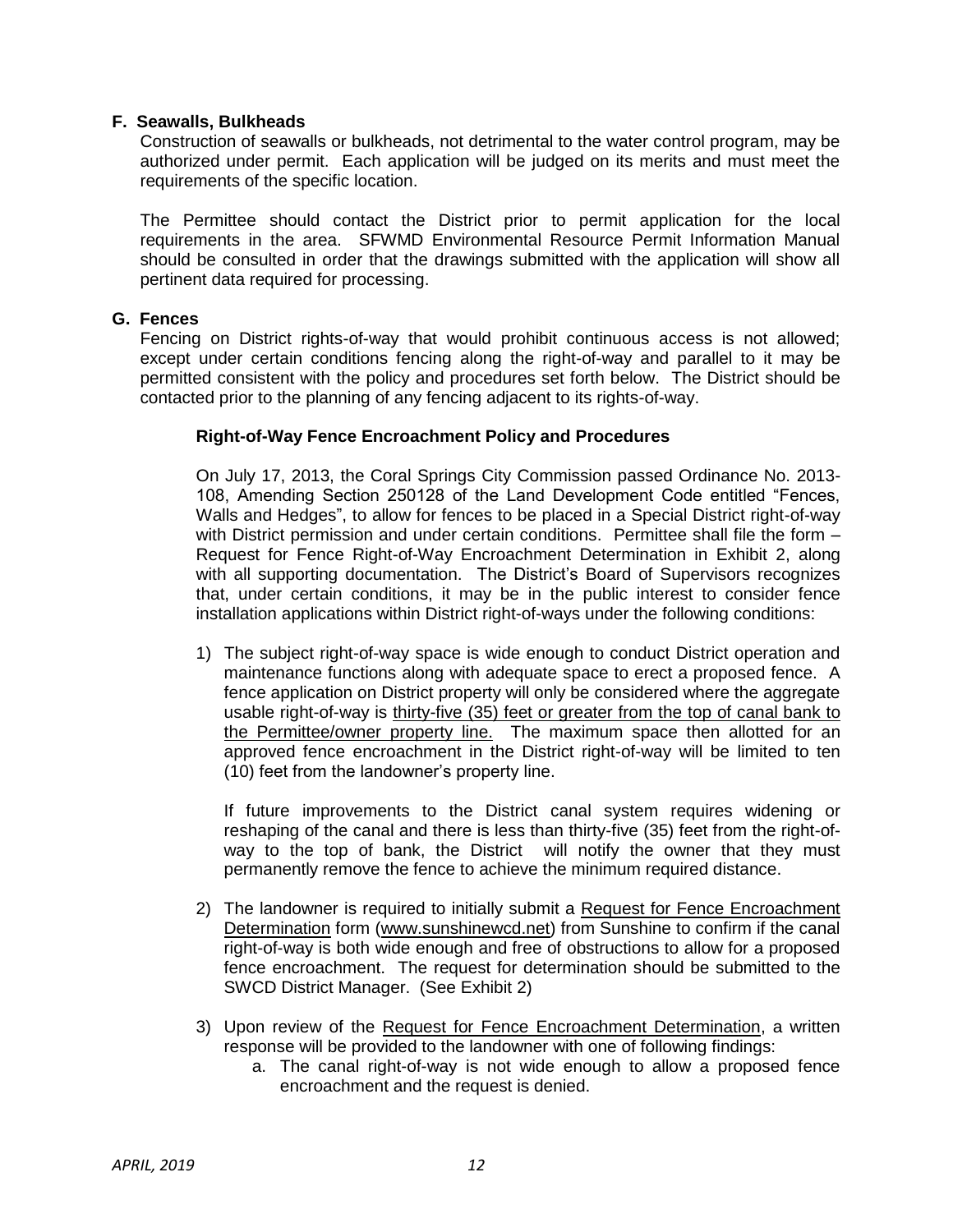- b. The canal right-of-way is wide enough to allow a proposed fence encroachment but has existing obstructions (ex: vegetation, structures, trees) that must be removed or relocated by Owner, or by District at Owner's expense, before proceeding with fence application.
- c. The canal right-of-way is wide enough to allow a proposed fence encroachment and is clear and free of any obstructions.
- 4) For those Permittees receiving conditional approval above, a Right-of-Way Permit Application [\(www.sunshinewcd.net\)](http://www.sunshinewcd.net/) along with the Sunshine Permit fee of \$350.00 must be submitted to the office of the District Manager. A Fence Encroachment Agreement between the District and the Property Owner will be required to be signed by Permittee containing the terms and conditions of the fence encroachment and right-of-way maintenance responsibilities.
- 5) Upon receipt of Right-of-Way Permit Application, a check in the amount of the permit fee made payable to Sunshine Water Control District and a signed Fence Encroachment Agreement, the District will issue a Letter of No Objection to the Fence Encroachment. The Permittee can then proceed with the necessary City of Coral Springs Fence Permit requirements appending the Sunshine District Letter of No Objection.
- 6) **Sunshine Water Control District's conditional approval does not guarantee that the City will issue a Fence Permit. A City of Coral Springs Fence Permit must be obtained prior to the construction of a fence. Sunshine Water Control District is not responsible for any actions by the City.**
- 7) All City fence code requirements pertaining to type of fence composition and construction, landscaping buffer and fence maintenance will have to be met as specified in the current Land Development Code, Section 250128.
- 8) The District requires the following fence construction and legal documentation conditions be satisfied prior to the issuance of a Sunshine Right-of-Way Permit:
	- independent posts beings placed on Landowner property corners to facilitate removal of the fence, if necessary, from the SWCD right-of-way and minimize potential damage to the remaining fence on private a. Plans for the proposed fence construction must include separate property.
	- b. An access gate must be included in the construction plans to allow landowner access to maintain the entire abutting SWCD right-of-way as required by City ordinance.
	- c. If a fence landscape buffer is required under Section 250128, the City Fence Code requires landscape plantings be placed behind fence construction in a space of 3.5 feet. This would dictate that an approved fence could only be constructed at a point of 6.5 feet from the landowner's property line to remain within the 10 foot allotment as set forth in paragraph H (1) above.
	- d. The Right-of-Way Fence Encroachment Agreement must be recorded in the Public Records of Broward County, Florida.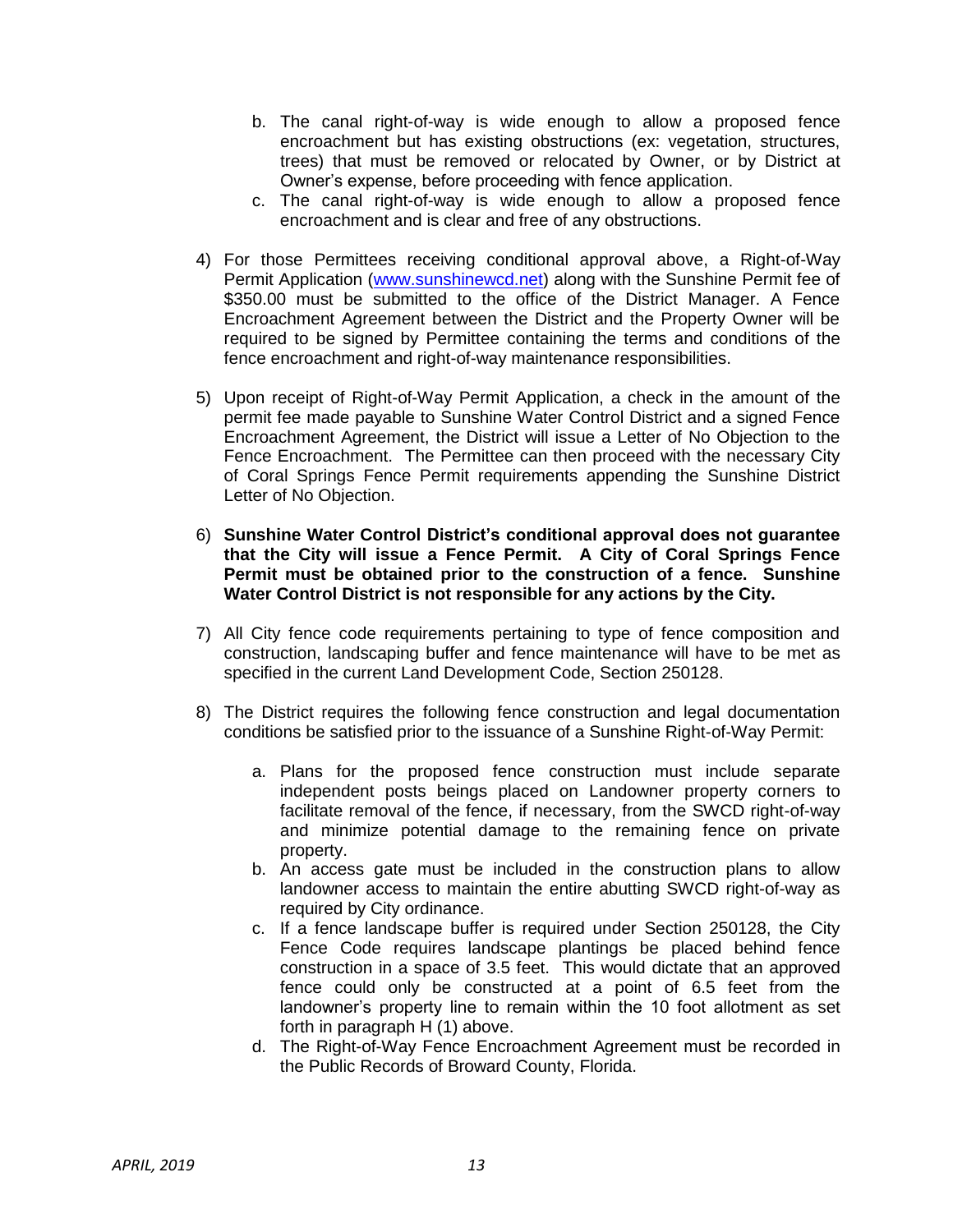e. The landowner shall notify Sunshine Water Control District at least 48 hours in advance of construction so the proposed fence layout can be confirmed in the field.

#### **Letter of No Objection ("LONO') for Non Right-of-Way Fence Requests**

 For fence requests not involving a right-of-way encroachment approval (i.e. fence request for installation on or within the private property line), the following conditions are required to be met in order to obtain a LONO:

- 1) A complete, current and accurate survey, that clearly reflects where all portions of the fence (as well as gates) will be placed, must be provided.
- 2) Any and all obstructions, including but not limited to vegetation, stepping stones, pavers/bricks, concrete pads, tables, chairs, gazebos, tiki huts, statues, monuments, playground equipment, structures of any type or size, etc., must be removed from the District's right-of-way prior to a LONO being issued.
- 3) If an Option 2 agreement is selected to have the District perform the obstruction removal at the cost of the District for this single, one-time only removal, there must be enough money available in the budget to pay for the cost of the obstruction removal.

#### <span id="page-16-0"></span> **H. Irrigation Withdrawal Facilities**

 Non-single family home irrigation systems must apply for a Consumptive Water Use permit from the SFWMD under FAC Chapter 40E-2, Florida Administrative Code prior to any water withdrawals.

 Installation of supply lines within District rights-of-way for withdrawal of water from District canals for irrigation purposes may be authorized under a consumptive water use permit from SFWMD. Supply lines shall be installed at a maximum elevation of 0.5 foot below the Basin Control Elevation. Permittees may be notified at any time that withdrawals must be curtailed immediately for any reason and shall not resume until further notification from the District.

Pumps are not allowed to be located on District rights-of-way.

#### <span id="page-16-1"></span> **I. Canal Demucking & Bank Restoration**

 The District reserves the right to require the Permittee to demuck the canal right-of-way of intended use. Extent of demucking depth is typically limited to the canal hard bottom or elevation 0.0' NGVD, whichever comes first. Extent of bank restoration is limited to the adjacent canal length.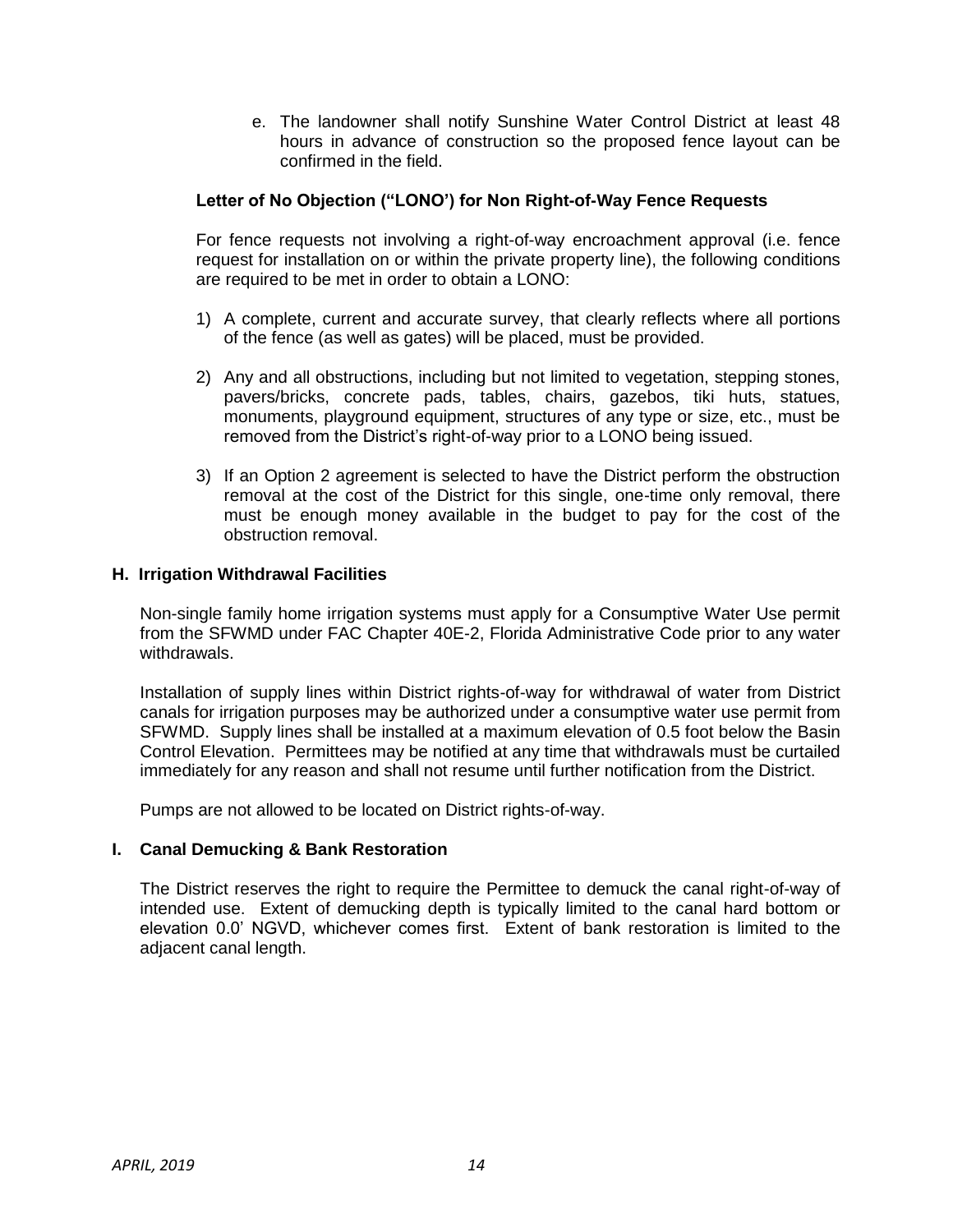<span id="page-17-0"></span>

|        | <b>Bridge Crossing Criteria</b>                                                                          |                                          |                                          |  |
|--------|----------------------------------------------------------------------------------------------------------|------------------------------------------|------------------------------------------|--|
| Basin  | <b>Basin Control</b><br>Elevation<br>(ft-NGVD)                                                           | 100-Year Flood<br>Elevation<br>(ft-NGVD) | Minimum Low Chord Elevation<br>(ft-NGVD) |  |
| East   | 7.5                                                                                                      | 12.5                                     | 13.5                                     |  |
| West   | 7.5                                                                                                      | 11.5                                     | 13.5                                     |  |
| Notes: |                                                                                                          |                                          |                                          |  |
| 1.     | All elevations referenced above are in North Geodetic Vertical Datum (1929) (NGVD)                       |                                          |                                          |  |
| 2.     | To obtain North American Vertical Datum ('88) subtract 1.50 ft from NGVD as per<br><b>Broward County</b> |                                          |                                          |  |
| 3.     | Basin water levels will vary seasonably.                                                                 |                                          |                                          |  |

## **Table 1 – Bridge Crossing Criteria**

## **Table 2 – SFWMD Master Permit Data**

<span id="page-17-1"></span>

| South Florida Water Management District Master Permit Data for SWCD |                                                          |                                            |                                          |                                                                         |                                                                        |
|---------------------------------------------------------------------|----------------------------------------------------------|--------------------------------------------|------------------------------------------|-------------------------------------------------------------------------|------------------------------------------------------------------------|
| <b>Basin</b>                                                        | <b>Basin</b><br>Control<br><b>Elevation</b><br>(ft-NGVD) | 10-Year<br>Flood<br>Elevation<br>(ft-NGVD) | 100-Year Flood<br>Elevation<br>(ft-NGVD) | <b>Required Minimum</b><br>Storage @ 10-yr<br>Elevation<br>$(ac-ft/ac)$ | <b>Required Minimum</b><br>Storage @ 100-yr<br>Elevation<br>(ac-ft/ac) |
| East                                                                | 7.5                                                      | 11.1                                       | 12.5                                     | 0.02                                                                    | 0.68                                                                   |
| West                                                                | 7.5                                                      | 11.0                                       | 11.5                                     | 0.53                                                                    | 1.05                                                                   |

Notes:

- 1. All elevations referenced above are in North Geodetic Vertical Datum (1929) (NGVD)
- 2. To obtain North American Vertical Datum ('88) subtract 1.50 ft from NGVD as per Broward County
- 3. **(ac-ft/ac) = Acre-feet per acre.** Storage required per acre of Project Area. Information provided as guidance only. Permittee & Engineer of Record are responsible for complying with the SFWMD Master Permit requirements.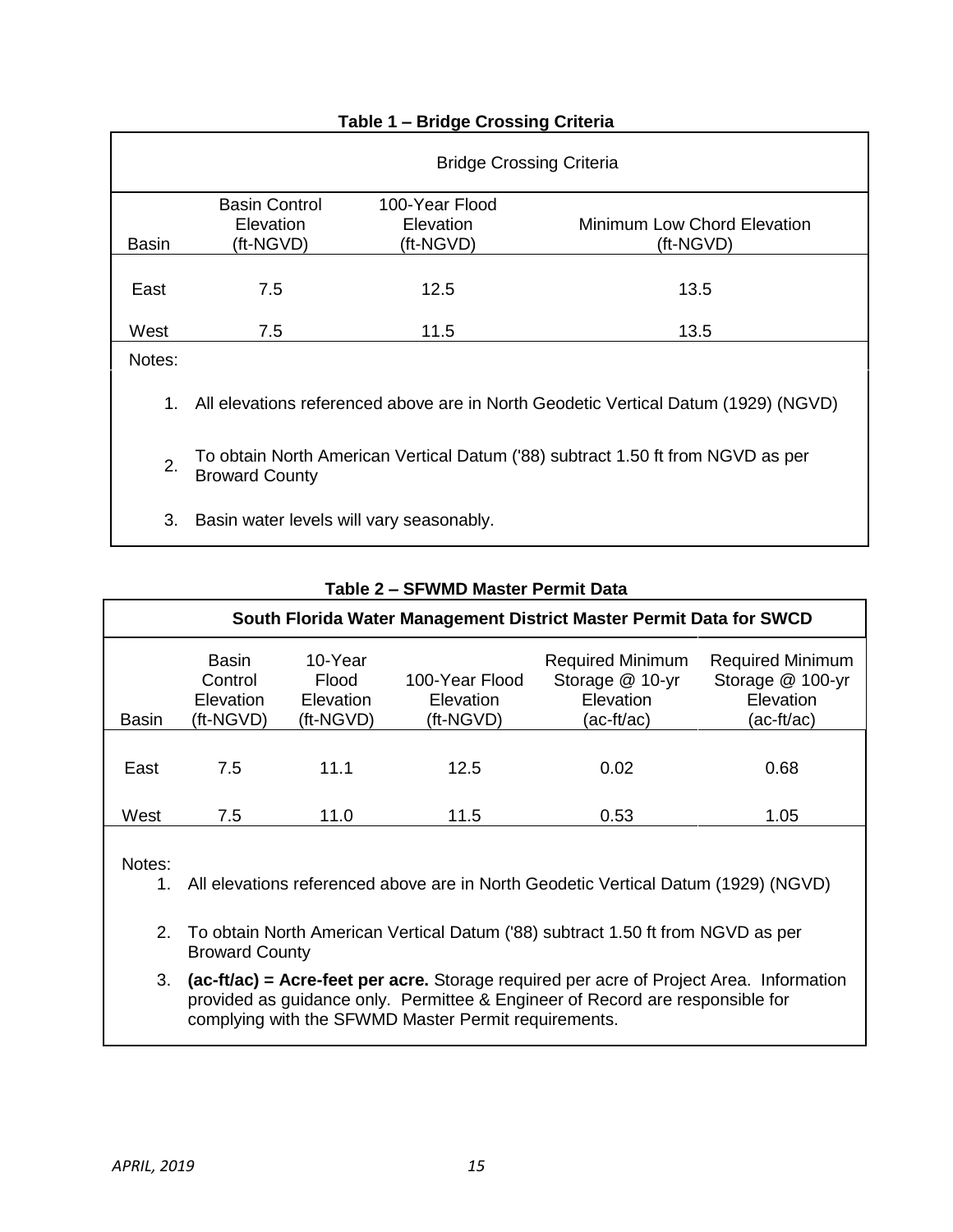

# **EXHIBIT 1 - APPLICATION FOR PERMIT & FEE SCHEDULE**

| TO: | <b>BOARD OF SUPERVISORS</b><br>2300 Glades Road, Suite 410W<br>Boca Raton, FL 33431<br>(561) 571-0010 | SUNSHINE WATER CONTROL DISTRICT |                                                                                                                                                                                                                                                                                                                                                                                                                                                                                                                                                                                                                                                                                                                                                      |
|-----|-------------------------------------------------------------------------------------------------------|---------------------------------|------------------------------------------------------------------------------------------------------------------------------------------------------------------------------------------------------------------------------------------------------------------------------------------------------------------------------------------------------------------------------------------------------------------------------------------------------------------------------------------------------------------------------------------------------------------------------------------------------------------------------------------------------------------------------------------------------------------------------------------------------|
| 1.  |                                                                                                       |                                 | PROPOSED USE OF DISTRICT FACILITY: University Analysis of PROPOSED USE OF DISTRICT FACILITY:                                                                                                                                                                                                                                                                                                                                                                                                                                                                                                                                                                                                                                                         |
| 2.  |                                                                                                       |                                 |                                                                                                                                                                                                                                                                                                                                                                                                                                                                                                                                                                                                                                                                                                                                                      |
|     | Subdivision                                                                                           | Lot No.                         | Block No.                                                                                                                                                                                                                                                                                                                                                                                                                                                                                                                                                                                                                                                                                                                                            |
|     | Section: <u>_______________________</u>                                                               | Township: ______________        | Range: _________________                                                                                                                                                                                                                                                                                                                                                                                                                                                                                                                                                                                                                                                                                                                             |
| 3.  |                                                                                                       |                                 | DISTRICT WORKS INVOLVED IN PROPOSED CONSTRUCTION OR USE:                                                                                                                                                                                                                                                                                                                                                                                                                                                                                                                                                                                                                                                                                             |
| 4.  |                                                                                                       |                                 | NAME, ADDRESS, PHONE AND FAX OF OWNER OF PROPOSED WORK OR                                                                                                                                                                                                                                                                                                                                                                                                                                                                                                                                                                                                                                                                                            |
| 5.  |                                                                                                       |                                 | NAME, ADDRESS, PHONE AND FAX OF APPLICANT OTHER THAN OWNER (if any):                                                                                                                                                                                                                                                                                                                                                                                                                                                                                                                                                                                                                                                                                 |
| 6.  |                                                                                                       |                                 | AREA PROPOSED TO BE SERVED: (Give property description sufficient for<br>identification, including size in acres, and attaching survey or property sketch).                                                                                                                                                                                                                                                                                                                                                                                                                                                                                                                                                                                          |
| 7.  |                                                                                                       |                                 | This application, including sketches, drawings or plans and specifications attached,<br>contains a full and complete description of the work proposed or use desired of the<br>above described facilities of the District and for which permit is herewith applied. It shall<br>be part of any permit that may be issued. It is agreed that all work or the use of the<br>District's facilities involved will be in accordance with the permit to be granted and with<br>the Permit Criteria Manual heretofore adopted by the District, which have been examined<br>and are understood by the applicant and as the same may be hereafter from time to time<br>amended, changed or revised and which (it is further understood) shall be incorporated |

in reference as a part of any permit which may be granted.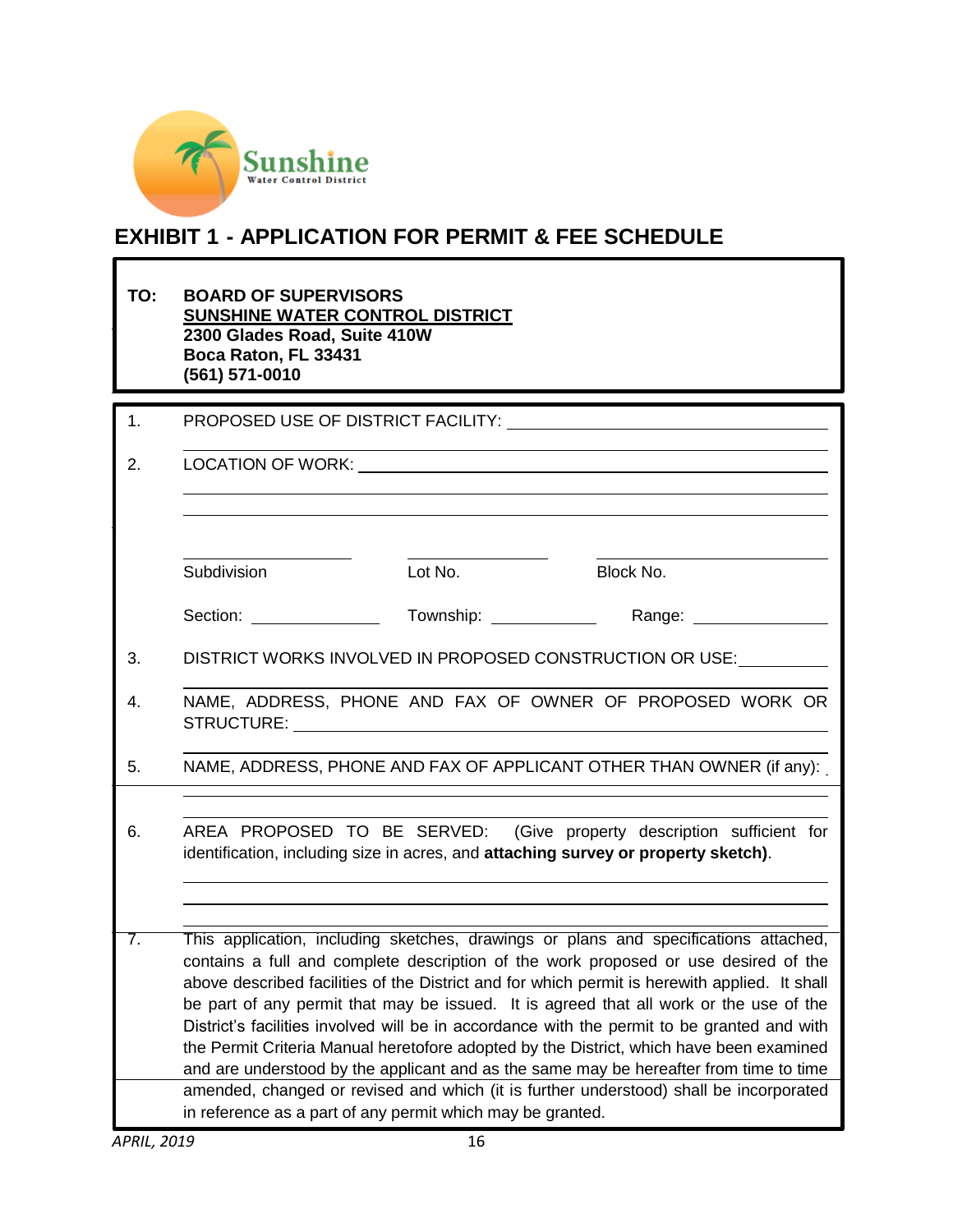| <b>District Permit Fee Schedule</b>                                                                                                                                                                                                                                                                                                                                                                                                                                                   |                                           |                     |                                      |  |
|---------------------------------------------------------------------------------------------------------------------------------------------------------------------------------------------------------------------------------------------------------------------------------------------------------------------------------------------------------------------------------------------------------------------------------------------------------------------------------------|-------------------------------------------|---------------------|--------------------------------------|--|
| <b>Permit</b>                                                                                                                                                                                                                                                                                                                                                                                                                                                                         |                                           |                     |                                      |  |
|                                                                                                                                                                                                                                                                                                                                                                                                                                                                                       | <b>Surface Water</b><br><b>Management</b> | <b>Right-of-Way</b> | <b>Trash Bond</b><br><b>Required</b> |  |
| <b>SWCD</b>                                                                                                                                                                                                                                                                                                                                                                                                                                                                           | N/A                                       | \$350.00            | \$2,500.00                           |  |
| Note:<br>The Right-of-Way permit fee amount noted above is the minimum fee and represents<br>the fee for the initial permit application review by the District, not to exceed two (2)<br>hours. Additional fees for review by District engineering, legal, accounting or other<br>consultants, at the consultant's standard rates, as well as other costs and expenses<br>incurred by the District in order to review the application, shall also be paid by the permit<br>applicant. |                                           |                     |                                      |  |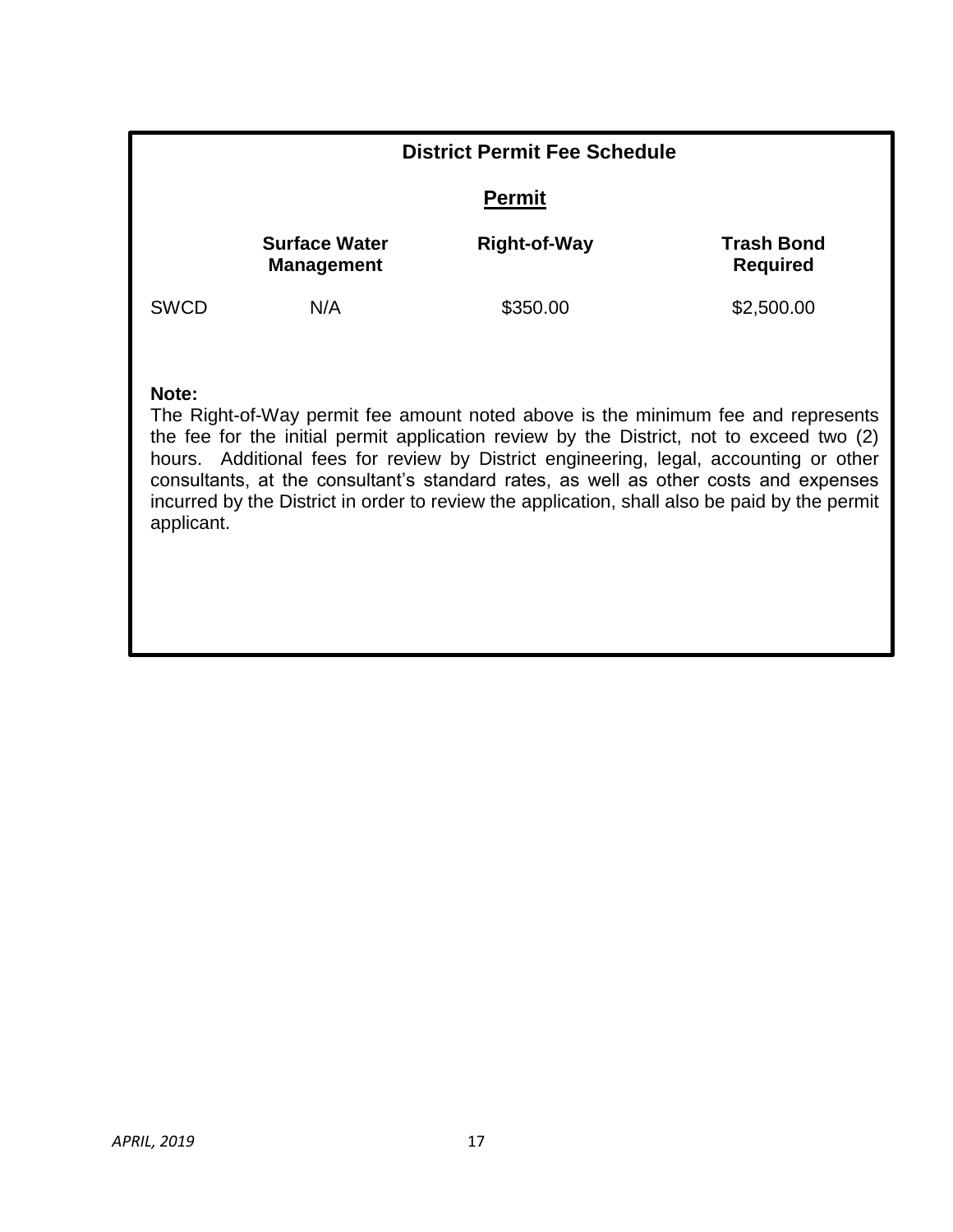

# <span id="page-20-0"></span> **EXHIBIT 2 - REQUEST FOR FENCE ROW ENCROACHMENT DETERMINATION**

# Request for Fence Right-of-Way Encroachment Determination

| Address<br><u> 1980 - Jan Sterling von Berling von Berling von Berling von Berling von Berling von Berling von Berling von B</u> |        |  |
|----------------------------------------------------------------------------------------------------------------------------------|--------|--|
|                                                                                                                                  |        |  |
| Home Phone #                                                                                                                     | Cell # |  |

 I have read the Fence Encroachment requirements shown in the Permit Criterial Manual, Permit Requirements – Right-of-Way Permits, Subsection G found at **www.sunshinewcd.net.** I request District review of the right-of-way adjacent to my property for the purpose of a fence installation that encroaches on District property.

Signature(s):

Property Owner

Property Owner

Date

Submit form by:

- Fax: (561) 571-0013
- Email: [info@sunshinewcd.net](mailto:info@sunshinewcd.net)
- Mail: Wrathell, Hunt and Associates 2300 Glades Road, Suite 410W Boca Raton, FL 33431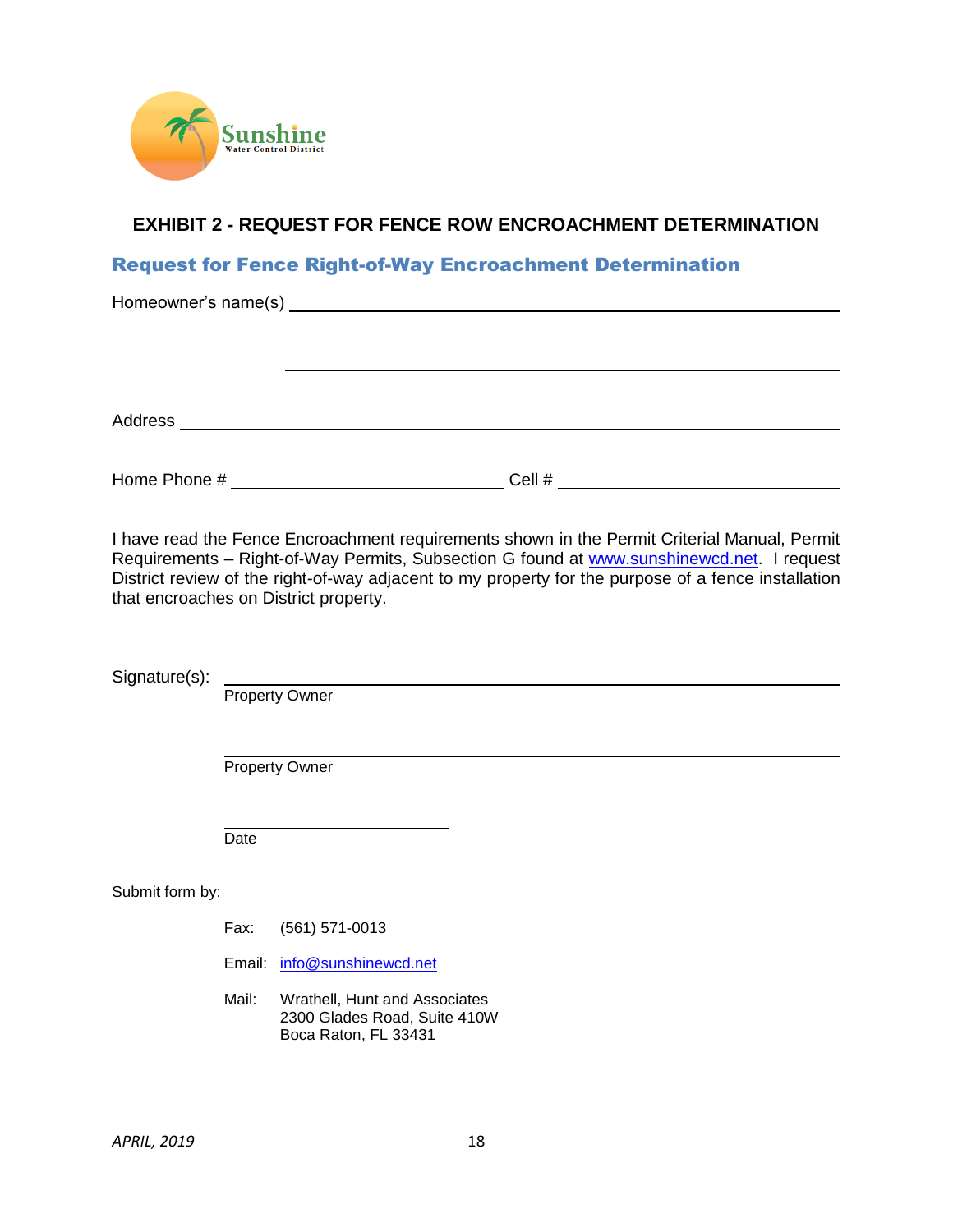

<span id="page-21-0"></span>*APRIL, 2019* 19